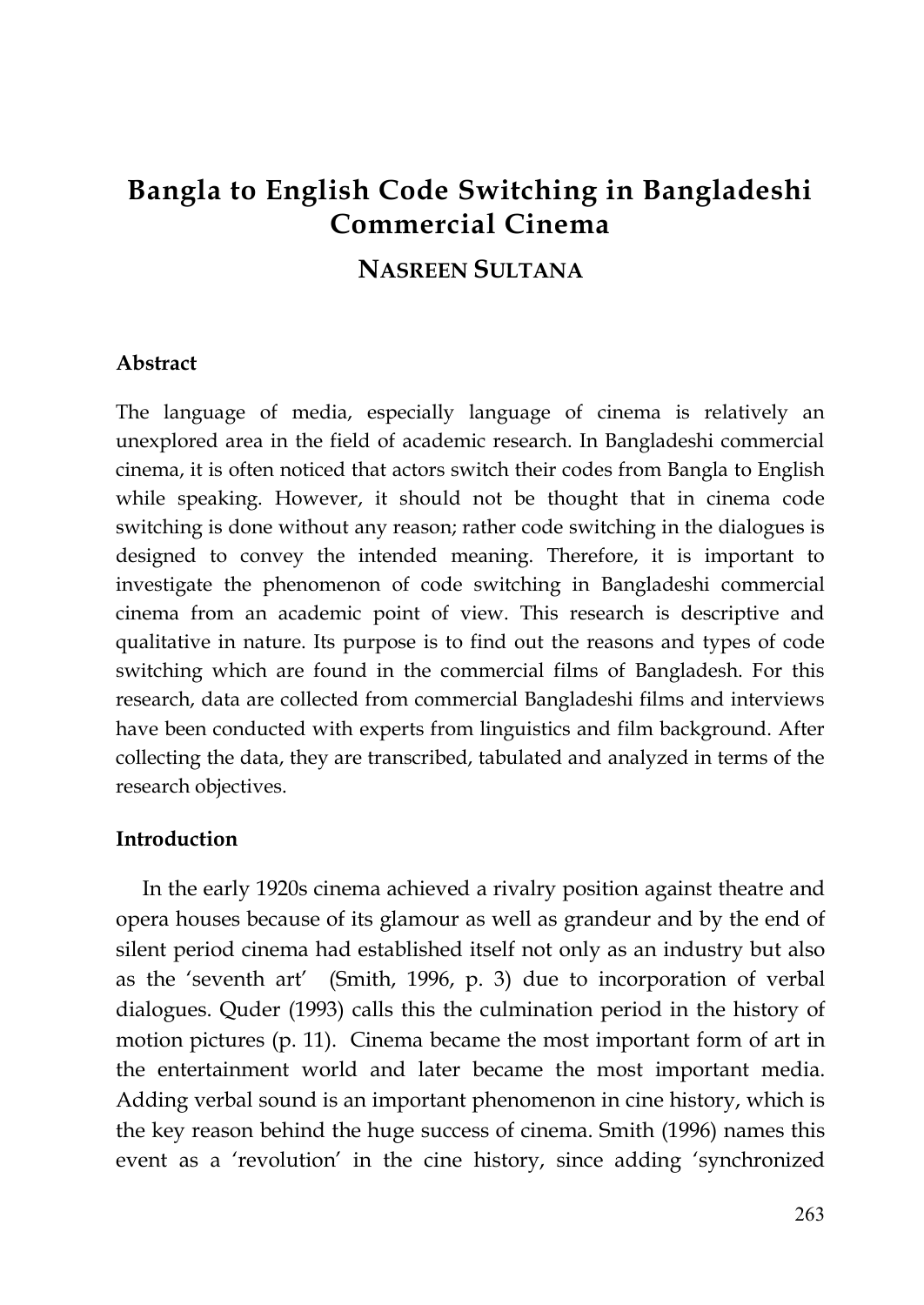sound dialogue' changed the cine art form into something else which it was never before (p. 207).

At present dialogue or verbal language is an integral part of films and due to globalization, usage of various languages or codes in films is very common to mass audience. Nowadays switching codes from one language to another is noticed in numerous films irrespective of countries. In modern cinema, practice of various languages is a widespread matter and code switching, in fact, makes the content more interesting.

Following the rest of the world, the tendency of code switching is prominent also in the cinemas of South-Asian countries such as Bangladesh, India, Malaysia, Pakistan and so on. In case of Bangladesh, frequent switching of code from Bangla to English is noticed in the commercial cinema. However, it should not be thought that Bangla to English code switching in Bangladeshi commercial cinema is done abruptly; rather there are some specific functions of code switching in cinema, which make the cine language more attention-grabbing, remarkable and meaningful.

# *Problem Statement*

In Bangladeshi cinema there is much to explore about the language of cinema, since it is important and interesting and hence, demands a formal research to know more about it. This study attempts to show the function and type of Bangla to English switching found in Bangladeshi commercial cinema in various ways, which has been remained unidentified so far.

### **Research Objectives**

The central research objectives are:

1) To find out the types of code switching used in commercial Bangladeshi cinemas.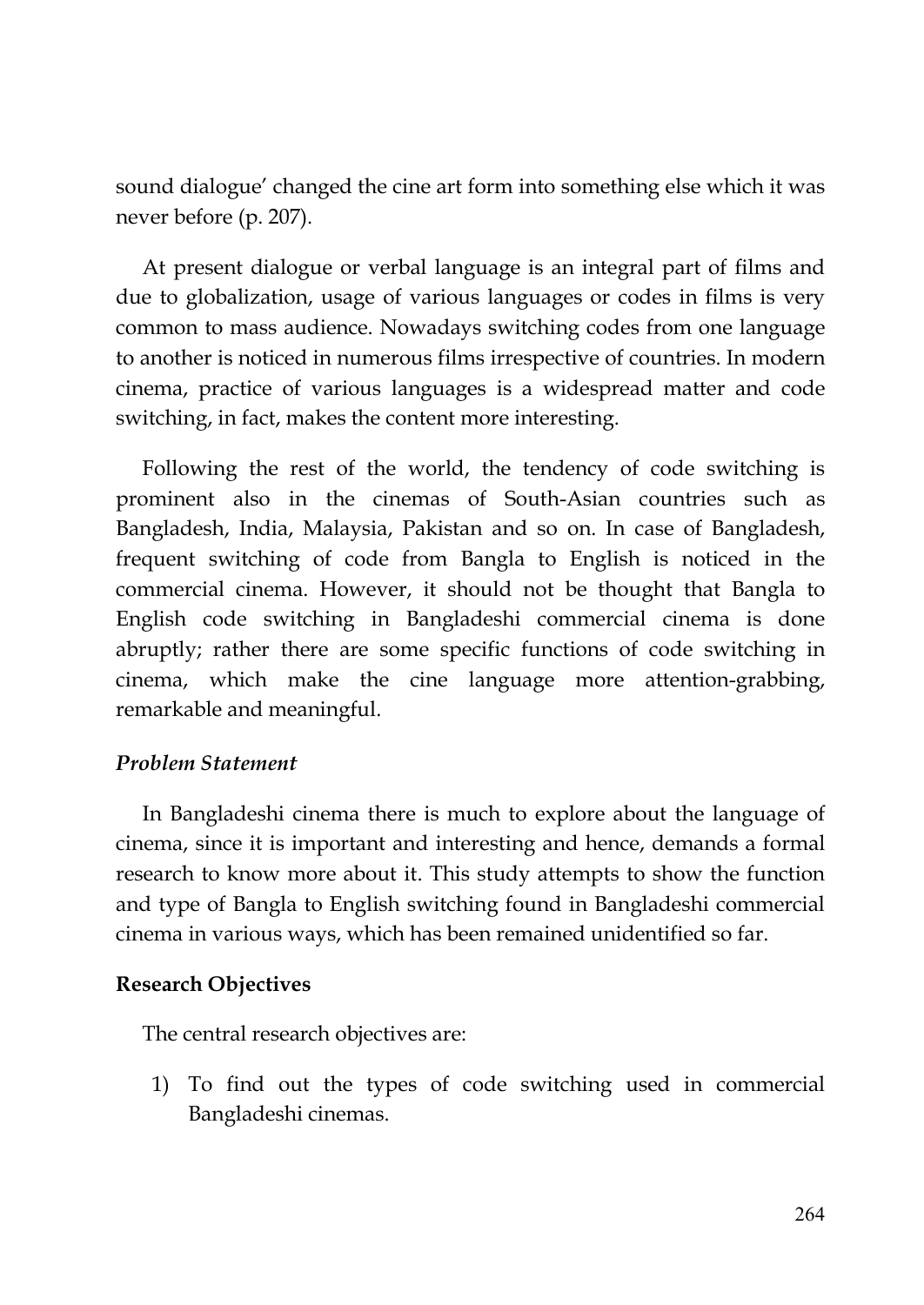2) To find out the reasons of code switching in Bangladeshi commercial cinema.

### **Research design**

The research is descriptive, non-experimental and investigative in nature. It attempts to explore the nature of code switching found in Bangladeshi commercial cinema. Its purpose is to look at the nature of code switching in the commercial cinemas of Bangladesh. The analysis of the data aims to provide answer to the central research objectives.

### **Sampling**

The sampling is a two prong approach: one is textual and another is oral. The textual sampling is made up of 33 (thirty three) selected Bangladeshi movies and the oral sampling comprises of nine academicians from the discipline of linguistics and media.

#### **Data Collection and Analysis Procedure**

Films are selected randomly from 1970-2009 for the purpose of collecting data. Later, some experts have been interviewed both in formal and informal setting. After collecting the data, they are transcribed and tabulated. Information is compiled, tabulated and is analyzed by both qualitatively and quantitatively.

### **Operational definitions**

The operational definitions of the research are given below:

### **Commercial cinema**

Commercial cinemas are often termed as 'films of mass consumption' (Armburst, 1995, p. 82), that is, these films are made for common people based on their interest. Armburst believes that commercial cinema might not be intellectual but they are what the masses like. They establish convention among people, which is closely tied with the prevailing culture,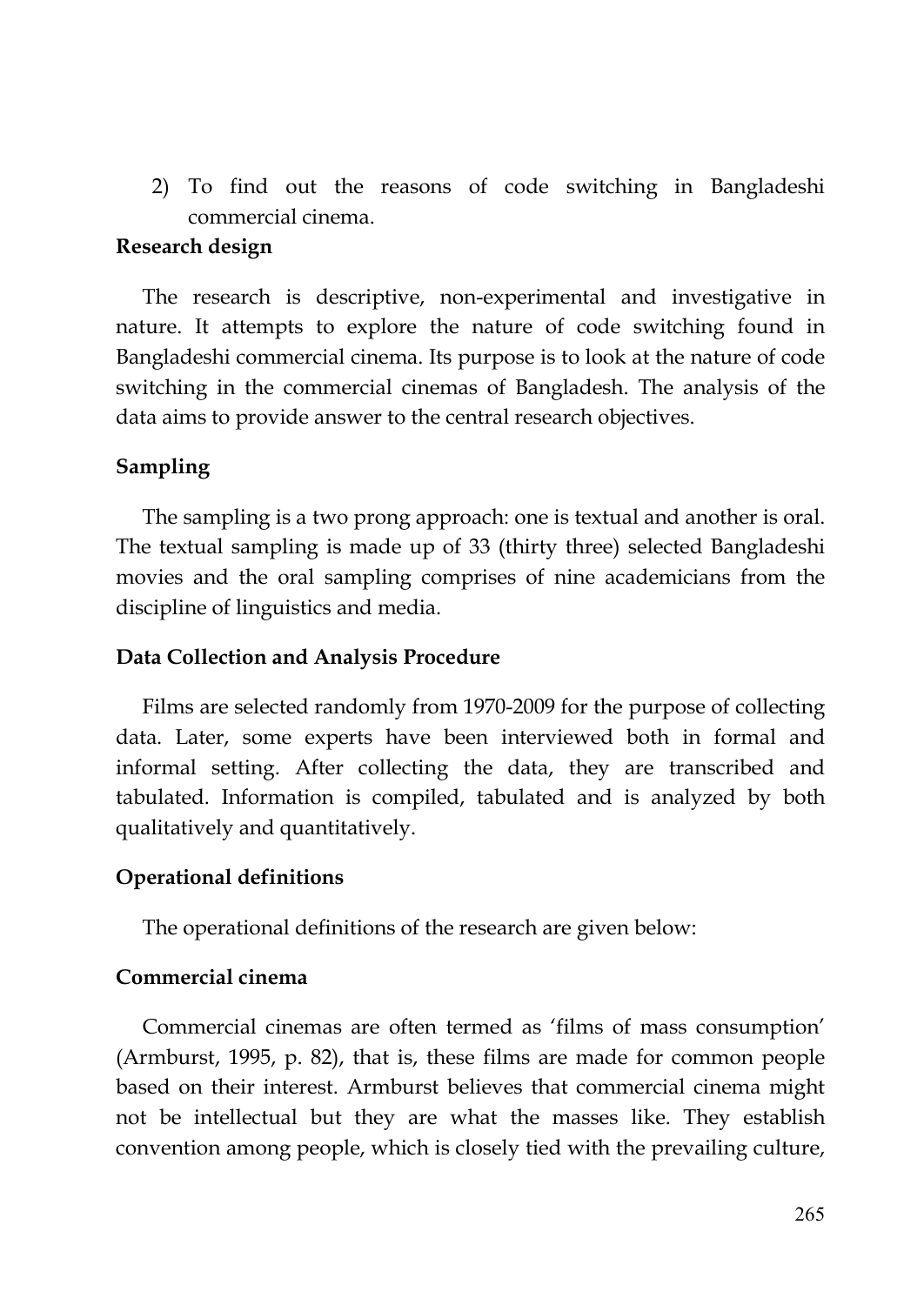ideology and language of a country (p. 117). However, Farid (1988) makes a harsh comment labeling commercial cinema 'for merchant and middleman' (p. 18), whose intention is only to do business, but he accepts the fact that one can see the social and political scenario of a society only in commercial cinema. Nasreen and Haque (as cited in Shahaduzzaman, 2008, p. 71) term the commercial cinema as 'dorshok ki khai' (*what public eats*), since it reflects the thought, hope and desire of the majority in the society. It can be understood that commercial cinema means the main stream films of a country which reflect the society and its people and are made for mass audience.

# **Code switching/Code mixing**

Speakers keep switching to various styles, registers or dialects while speaking and this is called code switching. Gumperz (1982, p. 159) and Wardhaugh (1992, p. 103) both state that in code switching two languages are juxtaposed within the same speech exchange and it goes randomly. So, code switching means any kind of language shift in the speech. Meyerhoff (2006) believes that people who have command on more than one variety and are aware about the context usually use code switching (p. 116).

However, there is a controversy in between code switching and code mixing, since some researchers do not agree that code switching and mixing are same. Meyerhoff (2006) comments that code mixing is a 'cover term' for code switching and so there is no need to use separate terminology to identify them separately (p. 116). Nonetheless, generally it is thought that code switching occurs across the borders and code mixing occurs within the sentence, but there are not many differences between them. Therefore, code switching and mixing can be used interchangeably.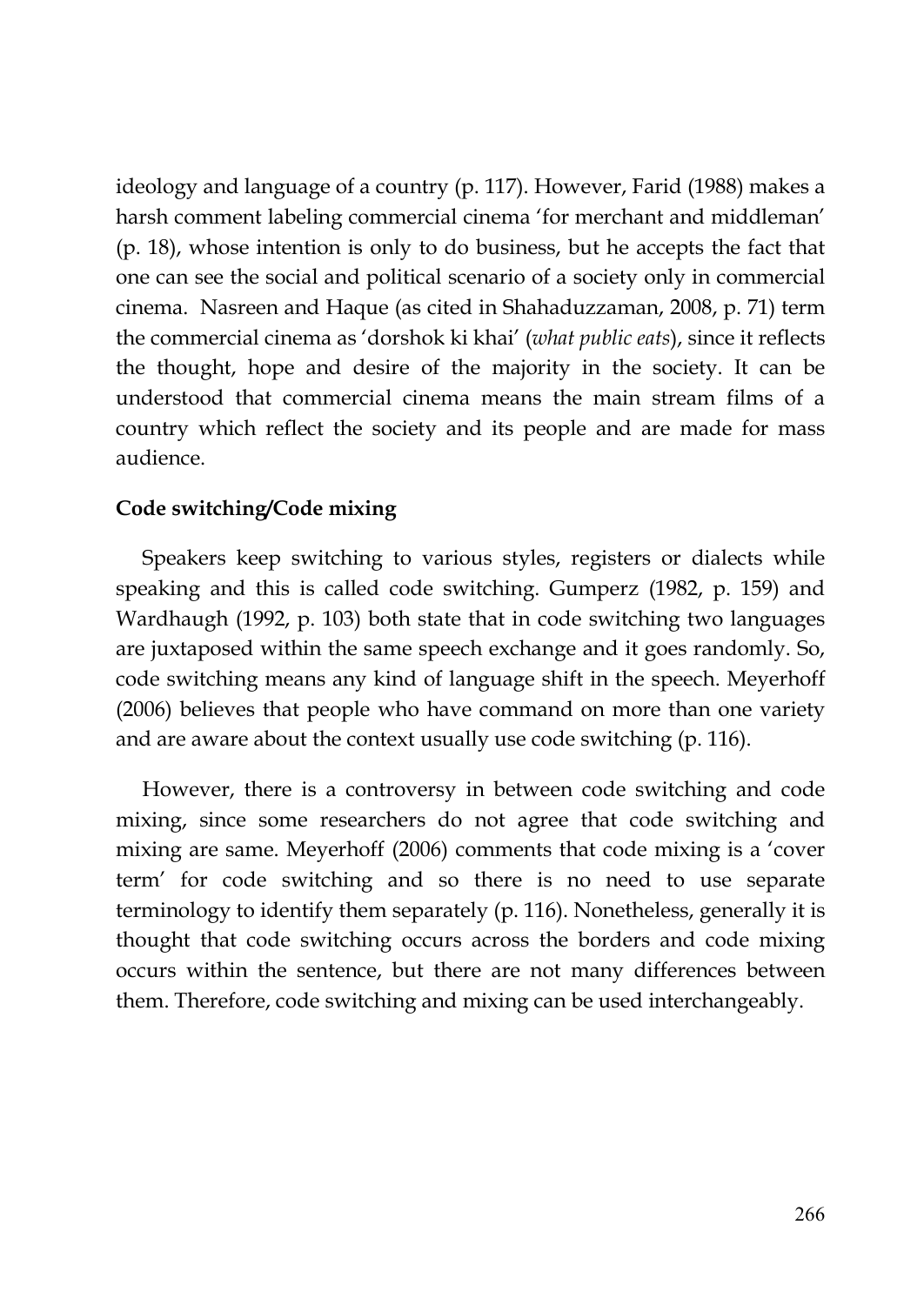# **Literature Review**

### **Language in Bangladeshi Cinema**

Very little writing has been found on Bangladeshi films and almost no writing is available on the language of Bangladeshi cinema except the historical writing of Kabir's *Film in Bangladesh* (1979). He actually realizes the importance of language in Bangladeshi cinema and therefore comments, "it could not be a matter of happiness for anyone having faith in the potential of the cinema in Bangladesh to realize that even after decade of film production true language of films art has yet to make its confident appearance in the arena" (p. 92). For Kabir (1979, p. 96), language of film art is 'plastic' in nature which is capable of expressing the most difficult thoughts explicitly. Later, he emphasizes on dialogues saying that dialogues are important to express the messages properly:

> A correct screenplay will never allow audience interest to stray away by overloading the screenplay with dispensable details…other essential elements such as dialogues, music, incidental sound effects etc. must play a secondary role in Bangladeshi cinema…in other words, dialogues would come to visual's rescue only when latter's power of communication will appear inadequate . (p. 96)

# **Code Switching in Cinema**

Armburst's (1995) investigation on code switching in cinema demonstrates that the language of films is not exclusively verbal, but consists of images coupled with verbal expression in a narrative framework and there are a number of codes evident in films, which are not necessarily dependent strictly on verbal expression. Armburst (1995) provides some characteristics of code switching in cinema. They are:

 Code switching in cinema suggests that both the filmmaker and the audience are familiar with both codes and this indicates a kind of identification in between the audience and the characters in the films.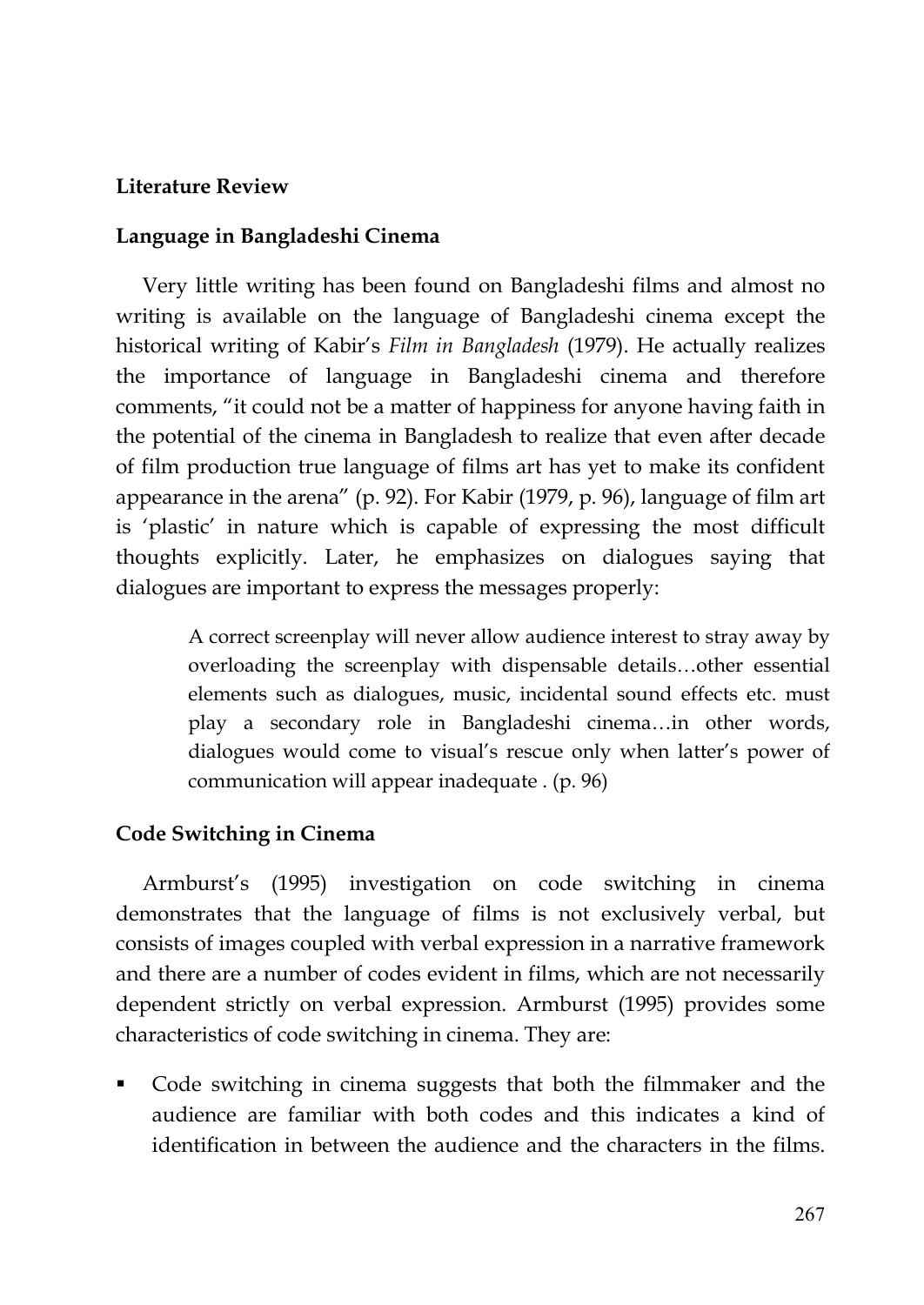Therefore to understand such kind of code switching exposure towards education is not needed. However, sometimes the occurrence of foreign words might create a gap between the film and the audience. So code switching has to be very sophisticated and careful.

- Usually English is the common verbal code switching in cinema.
- Usually the effect of switching is either comic or sinister.
- Code switching is used to create sensation among the viewers.
- Sometimes code switching may be used in films to show a kind of solidarity to a particular culture or language.
- In cinema rich people show a reach variety of code switching to establish their upper position. (p. 98-115)

In Bangladeshi cinema also, actors use different variation of languages especially Bangla to English code switching. Sometimes it is done even unconsciously. Thus it has become an integral part of cine language.

Switching of codes is always common in cinema. In this research, the purpose is to reveal the nature of code switching found in the commercial Bangla cinema.

# **Types of code switching**

Many researchers have identified three types of code switching, such as, tag switching, inter sentential and intra sentential (Poplack, 1980; Wardaugh, 1992; Holmes, 1992; and Romaine, 1995). They are given below as Poplack (1980) has described:

# **Tag switching**

It is an insertion of a tag from one language into the utterance of another language. Since tags have minimal syntactic restrictions, it can be easily inserted in an utterance without violating the syntactic rules. Hence, even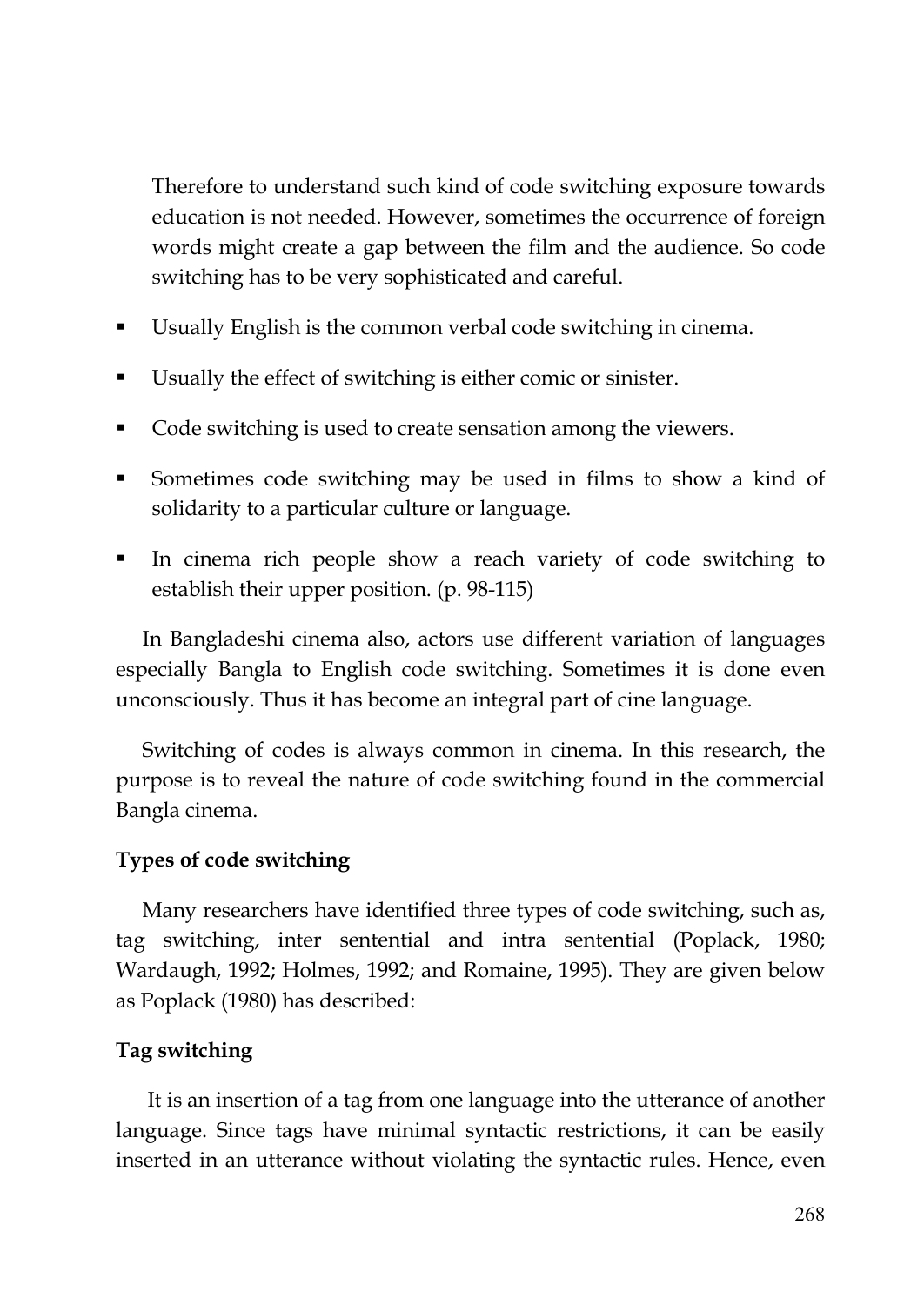monolingual speakers can easily use tag switching, such as, *you know, I mean* are the most common phrases of English language which are frequently used in other languages in a form of tag switching.

# **Inter-sentential**

Here switching occurs in the sentence boundary. It is generally thought that this type of switching needs good fluency in both the languages, since the speaker needs to maintain the rules of both languages which he uses in the switching.

# **Intra-sentential**

Here code-switching means different types of switching occur within the sentence or clause boundary. Generally this type of switching needs mastery in both the languages since the speakers need to use different forms of switching within a single discourse. However, it is noticed that sometimes inefficient speakers also tend to initiate this sort of switching. In this case, speakers are used to inserting a noun phrase because inserting a noun phrase does not need a high syntactic mastery and thereof speakers find it easy to insert a noun phrase in the sentence.

# **Discussion and findings**

After watching the movies, the data has been tabulated (Table-1). Table - 1 shows the reasons and types of code switching which are usually found in the movies. Collected data from the interview are tabulated and analyzed in Table 2, where the experts has given their opinions about the reasons of code switching in the commercial films of Bangladesh.

# **Reasons of code switching**

According to Table 1, there are some important reasons behind code switching in Bangladeshi commercial cinema. The table is given below followed by a discussion: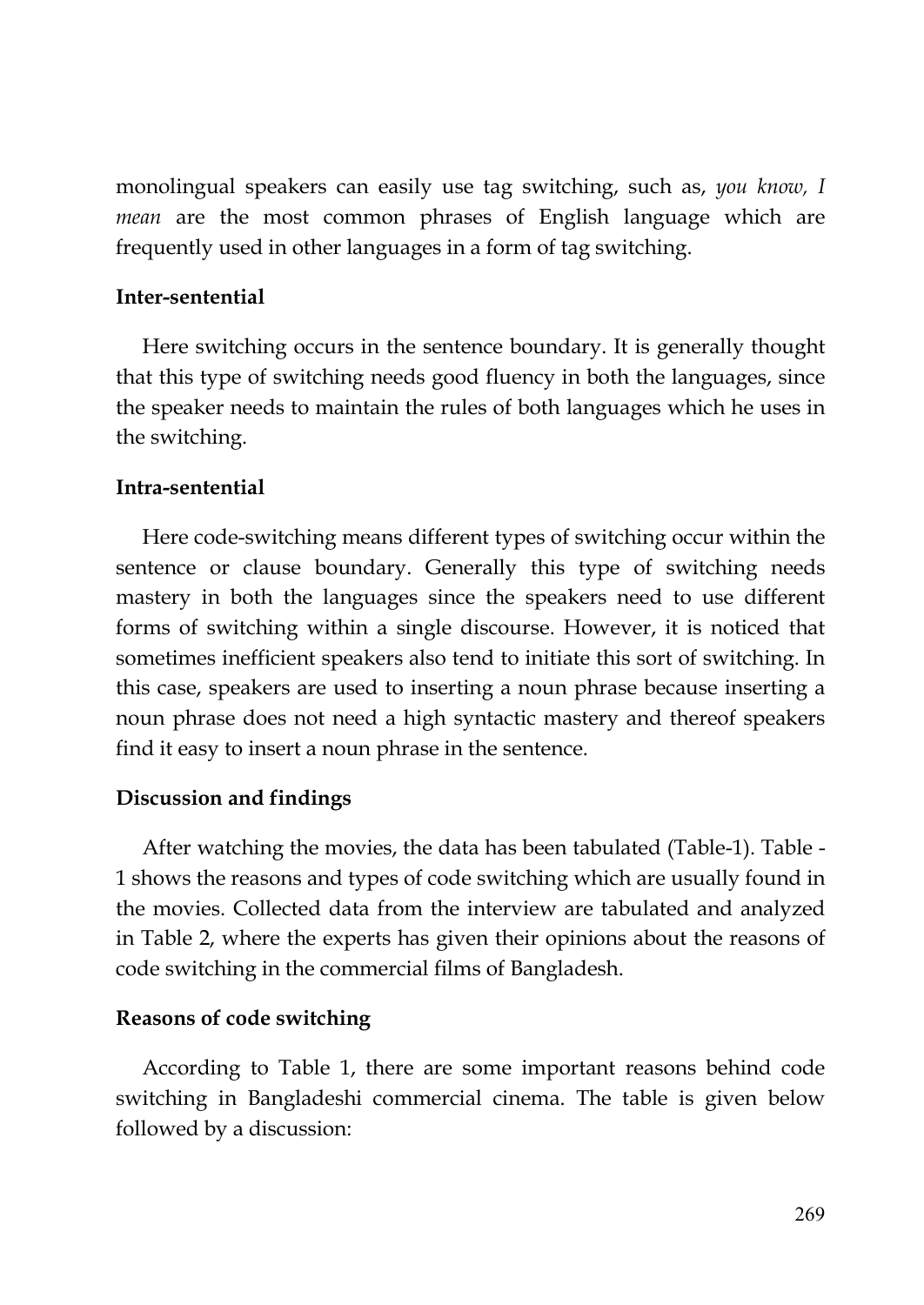# **Table 1: Reasons, examples and classifications of code switching found in Bangladesh commercial cinema from 1970 to 2009**

| Name of               | Language          | Reasons                   |                          | Types of code switching found in cinema with |                                 |
|-----------------------|-------------------|---------------------------|--------------------------|----------------------------------------------|---------------------------------|
| the Movies            | involved          | behind code               | examples                 |                                              |                                 |
| (Year of<br>release)  | in code           | switching in              | Tag switching            | Inter sentential                             | Intra sentential                |
|                       | switching         | Bangladeshi<br>commercial |                          |                                              |                                 |
|                       |                   | cinemas                   |                          |                                              |                                 |
| 1. Taka Ana           | Bangla            | Habituation               | Ore baba,                |                                              |                                 |
| Pai (1973)            | English           | To show                   | amake lecture            |                                              |                                 |
|                       | Hindi             | high status               | dei.<br>Ha               |                                              |                                 |
|                       |                   |                           | <i>appointment</i> to    |                                              |                                 |
|                       |                   |                           | kore e eshesi.           |                                              |                                 |
|                       |                   |                           | Ekkebare good            |                                              |                                 |
|                       |                   |                           | boy re                   |                                              |                                 |
| 2. Beiman             |                   | To show                   | Right apanar             |                                              | It is so nice Najj              |
| (1974)                |                   | highly                    | prostab ami              |                                              | tumi amar                       |
|                       |                   | educated<br>To show       | manlam.<br>Montu k tu    |                                              | shathe berate<br>jabe? Oh! Sure |
|                       |                   | status                    | capture kore             |                                              | lets go.                        |
|                       |                   | Habituation               | rakish bye               |                                              | Please aunty                    |
|                       |                   |                           | bye                      |                                              | othonao my                      |
|                       |                   |                           |                          |                                              | sweet darling                   |
|                       |                   |                           |                          |                                              | Naj, tumi jege                  |
|                       |                   |                           |                          |                                              | aso?                            |
| 3. Mon Jare           | Bangla            | To raise                  | Are era to               | Such a bad                                   |                                 |
| Chai (1976)           | English           | humor/com                 | international<br>chor    | situation, ekhon<br>ki hobe?                 |                                 |
|                       |                   | edy<br>Habitation         |                          |                                              |                                 |
| 4. Jay                |                   | Habituation               | Entry fee                |                                              |                                 |
| Parjay                |                   | To maintain               | ekshototo                |                                              |                                 |
| (1976)                |                   | official                  | taka                     |                                              |                                 |
|                       |                   | norms                     | Next, cholo              |                                              |                                 |
|                       |                   |                           | next heroine.            |                                              |                                 |
|                       |                   |                           | Don't forget j           |                                              |                                 |
|                       |                   |                           | eta ekta police          |                                              |                                 |
|                       |                   | To show                   | station.<br>Chalun na ek | Chalun na ek                                 |                                 |
| 5. Gangchil<br>(1980) | Bangla<br>English | being                     | cup coffee hoe           | cup coffee hoe                               |                                 |
|                       |                   | educated                  | jak!!                    | jak!!/ I would be                            |                                 |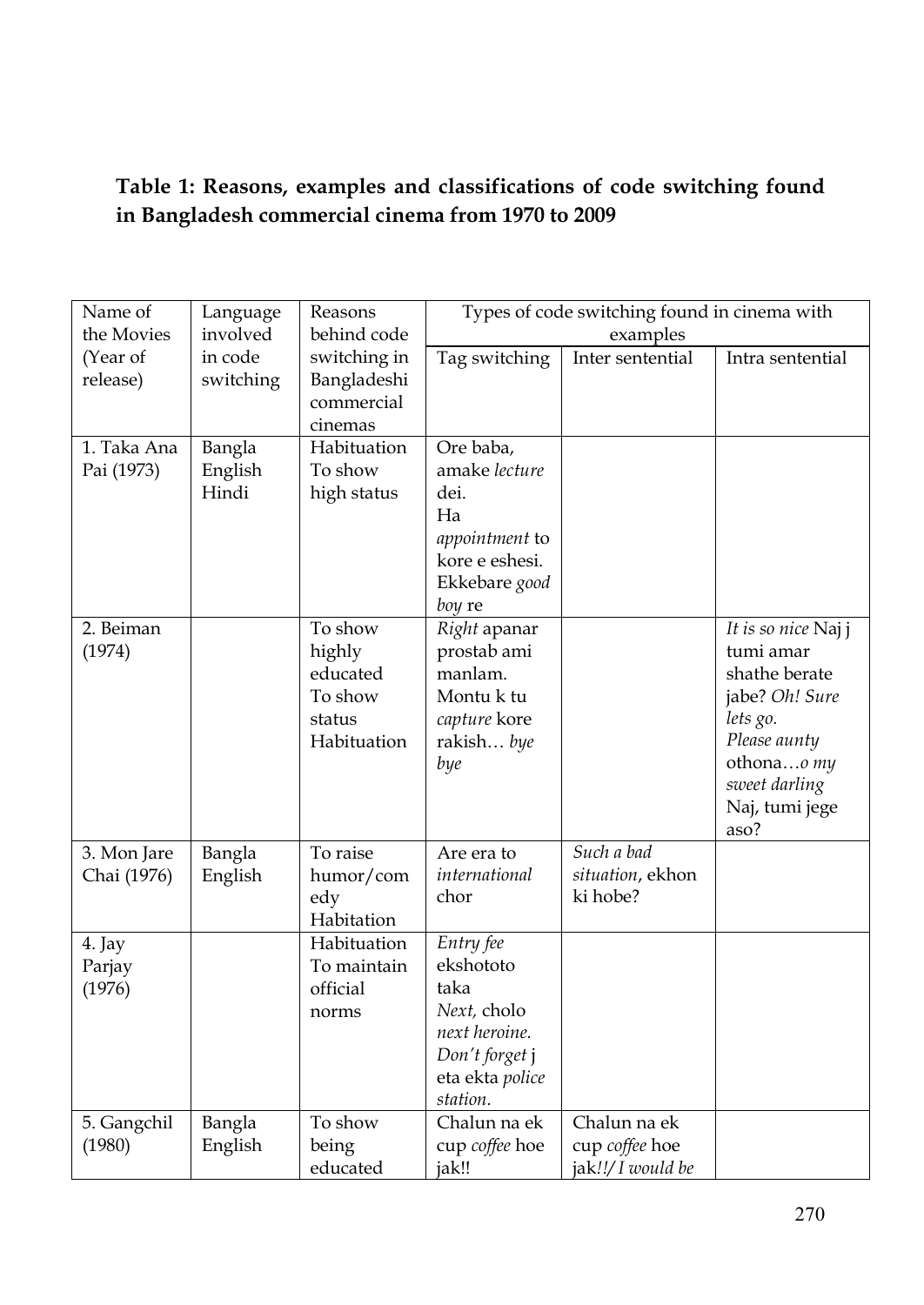|                                  |                             | To show<br>high status<br>Habituation                                                 |                                                                                                                                                                                  | pleased<br>My chief<br>engineer, Nishad<br>eke kaj kormo<br>bujie dao, I think<br>he will be<br>interested. |  |
|----------------------------------|-----------------------------|---------------------------------------------------------------------------------------|----------------------------------------------------------------------------------------------------------------------------------------------------------------------------------|-------------------------------------------------------------------------------------------------------------|--|
| 6. Nagin<br>(1980)               | N/A                         |                                                                                       |                                                                                                                                                                                  |                                                                                                             |  |
| 7. Gaddar<br>(1983)              | Bangla<br>English<br>Arabic | To show<br>authority<br>To show<br>respect<br>according to<br>religion<br>Habituation | Asha kori I<br>am clear./Ami<br>bolesilam<br>na/Thank you<br>very much                                                                                                           |                                                                                                             |  |
| 8. Ghar<br>Bhanga<br>Ghar (1985) | N/A                         |                                                                                       |                                                                                                                                                                                  |                                                                                                             |  |
| 9. Daetto                        | Bangla<br>English           | Habituation<br>To Maintain<br>official/situa<br>tional norms                          | Notun k die<br>heroin er part<br>koraben?<br>/chobi<br>superhit.<br>Film office e<br>koto e chance<br>r jonno ashe.<br>Congratualatio<br>n./thank<br>youseleder<br>hat eto norom |                                                                                                             |  |
| 10.<br>Opekkha<br>(1987)         | Bangla<br>English           | To create<br>humor<br>To put<br>emphasis<br>Habituation                               | Very bad very<br>bad, meyeder<br>shathe emon<br>korena/<br>rubbish, dile<br>to practice ta<br>mati kore!!                                                                        |                                                                                                             |  |
| 11. Tin<br>Konna<br>(1989)       | Bangla<br>English           | To create<br>humor<br>To maintain<br>official<br>norms<br>Habituation                 | Amar darling<br>reyahooh.<br>darling tumi<br>amar<br>hoibanato<br>mare ami kiss                                                                                                  | May I come in<br>sir? Oh yesei<br>hoche Miss.<br>Roji./amra<br>porichito/ OH!<br>That's fine. Miss.         |  |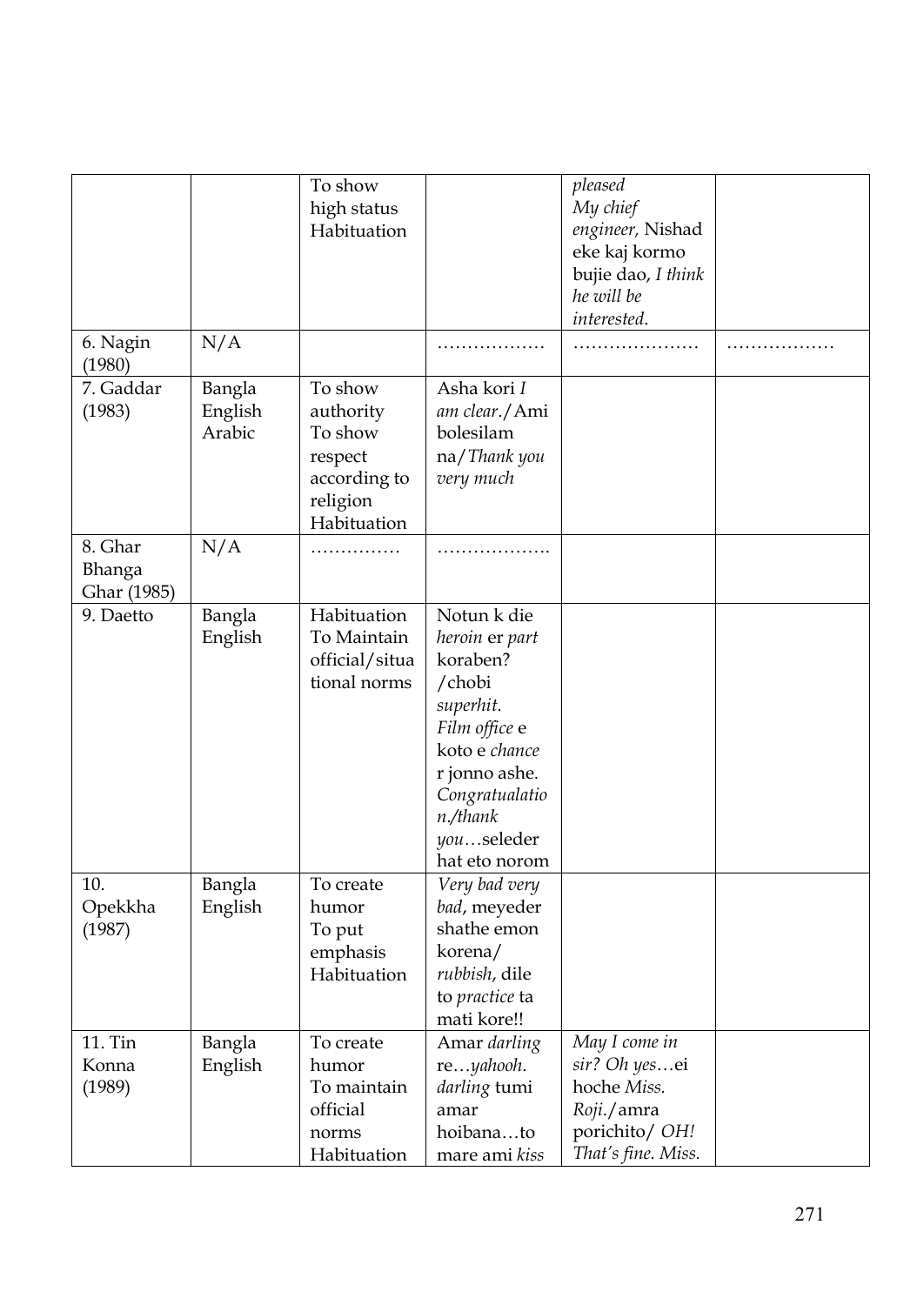|                              |                   |                                                                                   | dimu                                                                                                                                       | Kobita tomake<br>shahajjo korbe/<br>Yes sir.           |  |
|------------------------------|-------------------|-----------------------------------------------------------------------------------|--------------------------------------------------------------------------------------------------------------------------------------------|--------------------------------------------------------|--|
| 12.<br>Shuvoda<br>(1987)     | N/A               | .                                                                                 | .                                                                                                                                          |                                                        |  |
| 13. Bashona<br>(1989)        | Bangla<br>English | Habituation<br>To Maintain<br>official/situa<br>tional norms<br>To raise<br>humor | Hego<br>understanding<br>hoia gesega.<br>Temon<br>kisuna-minor<br>injury, she will<br>be alright.                                          | Temon kisuna-<br>minor injuri, she<br>will be alright. |  |
| 14.<br>Okritoggo<br>(1990)   | Bangla<br>English | Habituation<br>To Maintain<br>official/situa<br>tional norms                      | Ladies sata r<br>niche seleder<br>matha<br>dukano<br>thikna<br>Sir, Madam<br>apnake call<br>koresen/May<br>I come in<br>madam, Ha<br>ashun |                                                        |  |
| 15. Den<br>Mohor             | Bangla<br>Hindi   | To show<br>high status<br>To show<br>respect<br>according to<br>religion          | Apni amader<br>jobon noshto<br>korben na,<br>Allah hafez<br>Beta Ajmol,<br>raaj<br>shobsomoi<br>mathai rakte<br>hoi                        |                                                        |  |
| 16. Chaowa<br>Theke<br>Paowa | Bangla<br>English | To show<br>educated<br>To show<br>high status<br>Habituation                      | Ekta<br>cha/Thank<br>$\mathcal Y\mathcal O\mathcal U$<br>Bah!<br>Excellentcmo<br>takarwow<br>$$ that's it.<br>Sire felogo<br>ahead         |                                                        |  |
| 17. Tomake<br>Chai           | Bangla<br>English | To show<br>respect                                                                | Amar money-<br>bag ta khali                                                                                                                |                                                        |  |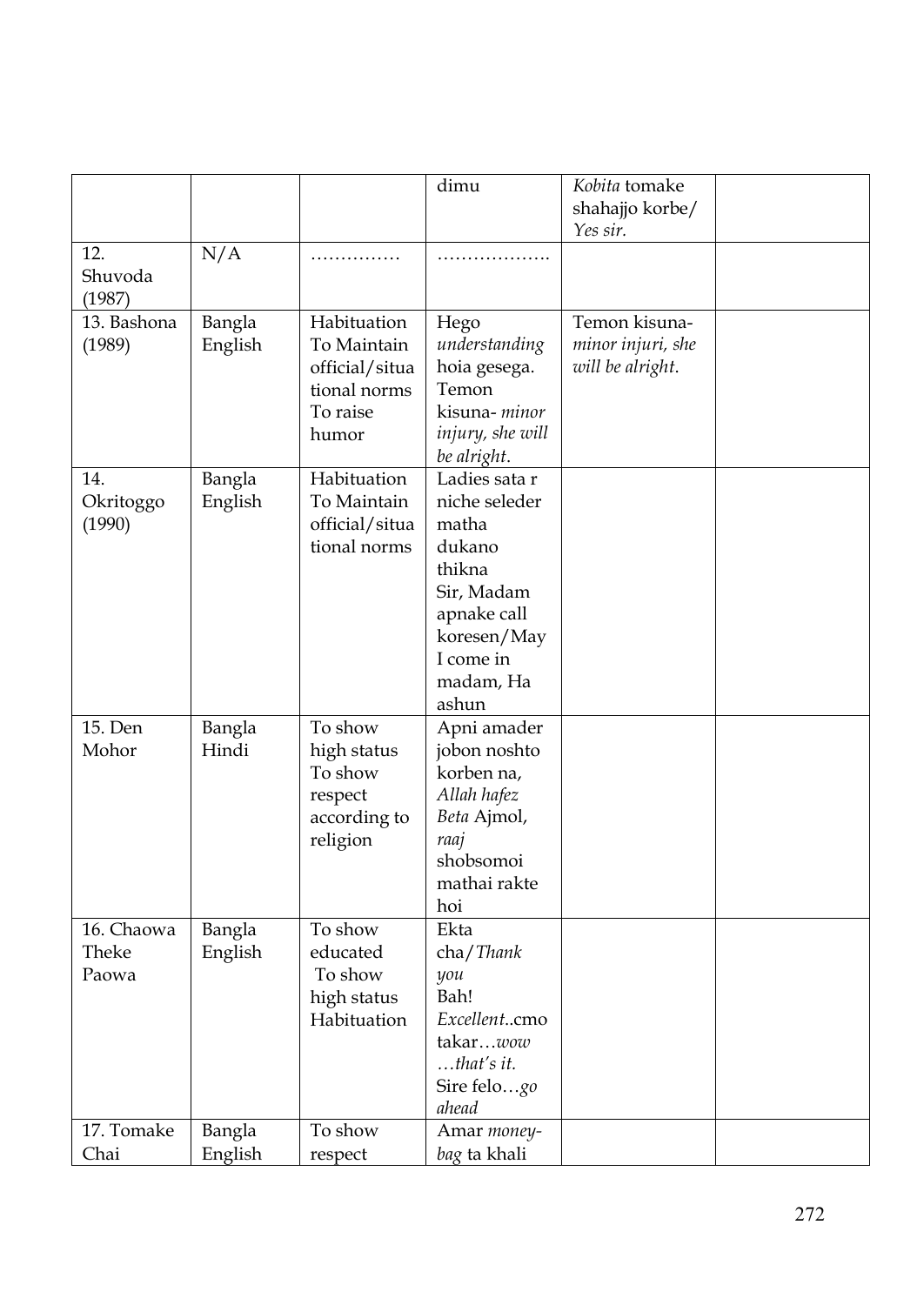|                             | Arabic                               | according to<br>religion<br>Habituation                                                                                           | hoe gese<br>O apni e<br>regular<br>customer/<br>ekhon apni e<br>ice-cream<br>khan/ thank<br>you                                                                                                        |                                                                       |  |
|-----------------------------|--------------------------------------|-----------------------------------------------------------------------------------------------------------------------------------|--------------------------------------------------------------------------------------------------------------------------------------------------------------------------------------------------------|-----------------------------------------------------------------------|--|
| 18. Ei Ghar,<br>Ei Shanshar | Bangla<br>Hindi<br>English<br>Arabic | Habituation<br>To maintain<br>the<br>situational<br>norms<br>To create<br>humor<br>To show<br>respect<br>according to<br>religion | College e<br>shobai<br>friendssorry<br>bole de<br><b>Bad luck</b><br>apnar meye<br>chole<br>gelookay<br>goodbye<br>Ami nijer risk<br>e or nam e<br>loan dite<br>pari/thank<br>you uncle,<br>thank you. | May I come in<br>sir?/eto deri<br>keno, why so<br>late?               |  |
| 19. Jibon<br>Shanshar       | Bangla<br>English<br>Arabic          | To show<br>respect<br>according to<br>religion<br>Habituation<br>To maintain<br>the official<br>norms<br>To put<br>emphasis       | Ashte pari/o<br>yes yes / sit<br>down, tumi e<br>to first<br>hoeso/ thank<br>you sir.                                                                                                                  | Ami e jobon<br>grina koriI<br>hate this lifeI<br>hate this life       |  |
| 20. Shudu<br>Tumi           | Bangla<br>English<br>Arabic          | To show<br>respect<br>according to<br>religion<br>Habituation<br>To show<br>high status                                           | Ei follow me/<br>shut up, maro<br>oke.                                                                                                                                                                 |                                                                       |  |
| 21. Ontore<br>Ontore        | Bangla<br>English                    | To put<br>emphasis<br>To show<br>high status<br>To show                                                                           | Ki<br>shundorbea<br>utifulowo<br>onek shundor<br>jaiga                                                                                                                                                 | Beg your<br>pardonforgive<br>onugroho<br>kore amake<br>khoma kore dao |  |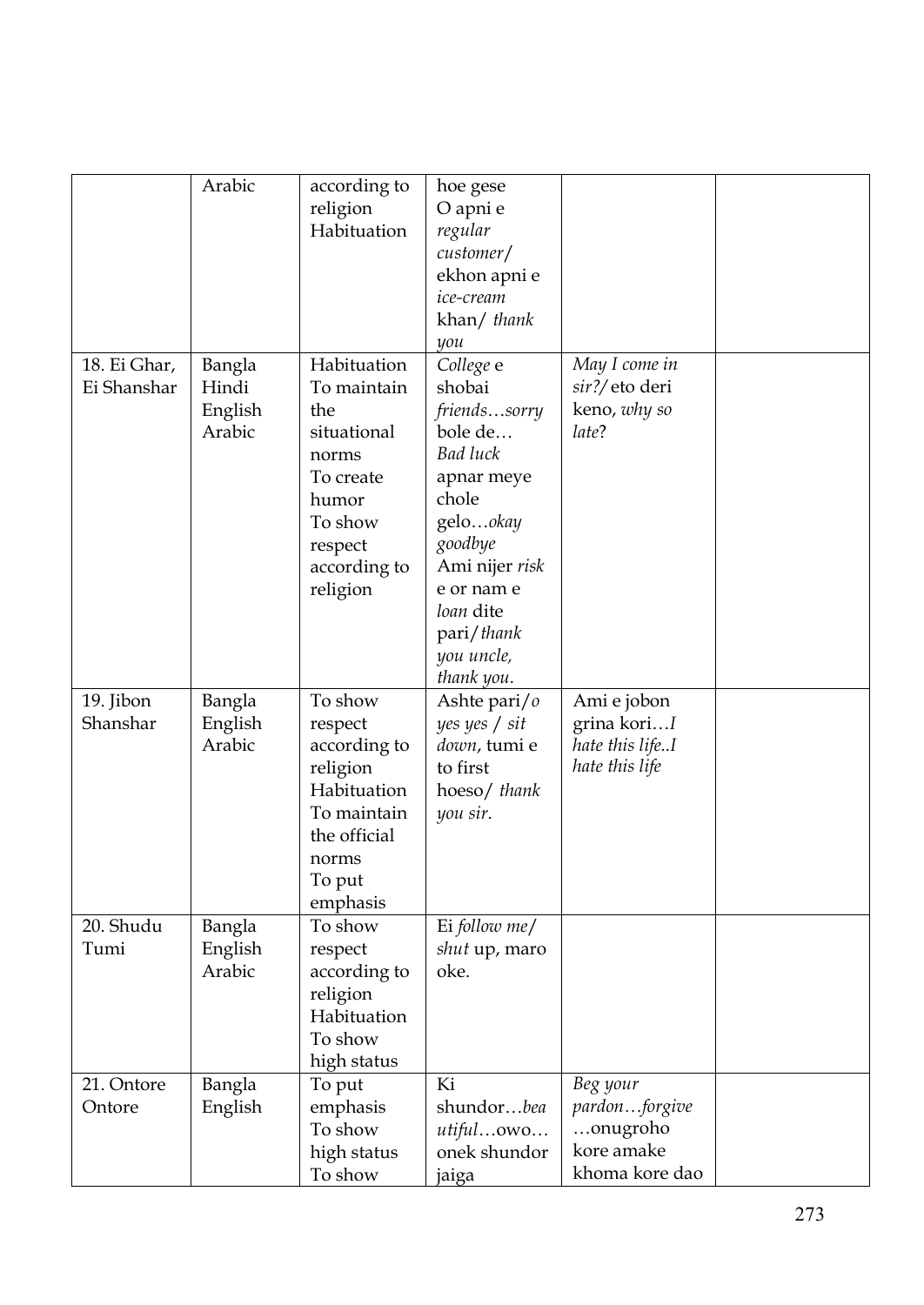|                                  |                                      | education<br>Habituation                                                                                                                   |                                                                                                                                                                                           |                                                                                                                                                                                                                 |  |
|----------------------------------|--------------------------------------|--------------------------------------------------------------------------------------------------------------------------------------------|-------------------------------------------------------------------------------------------------------------------------------------------------------------------------------------------|-----------------------------------------------------------------------------------------------------------------------------------------------------------------------------------------------------------------|--|
| 22. Shopner<br>Nayok             | Bangla<br>English                    | To maintain<br>office<br>environment<br>To show<br>education<br>To show<br>high status<br>Habituation                                      | Hey, young<br>man, nam<br>ki?/ public<br>Rag korona,<br>fun korsilam                                                                                                                      |                                                                                                                                                                                                                 |  |
| 23. Voinkor<br>Raja              | Bangla<br>English                    | Habituation                                                                                                                                | Kothin shajar<br>bebostha<br>korben/ yes<br>sir.<br>Motive khuje<br>ber korar<br>daetto police r<br>Ei light,<br>camera shob<br>ready? Heroine<br>ki ready<br>hoise? Madam<br>koi         | This is the last<br>warning/sir apni<br>amake vul<br>bujsen/what do<br>you mean,<br>amake ja bujabe<br>ami bujbo, am I<br>a foolish guy?<br>Stop it Ana, stop<br>it, what the hell<br>you are talking<br>about? |  |
| 24. Jamidar<br><b>Barir Meye</b> | Bangla<br>English                    | To show<br>high status<br>To maintain<br>certain<br>situational<br>norms<br>Habituation                                                    | Bhaia amake<br>shundor<br>lagesena? You<br>are looking<br>wonderful.<br>Shotti??<br>Hundred<br>percent shotti                                                                             | Ladies and<br>gentlemen, ejker<br>ei party te asher<br>jonno shobai ke<br>donnobad.<br>O Hasi lets<br>gocome                                                                                                    |  |
| 25. Estrir<br>Morjada            | Bangla<br>English<br>Arabic<br>Hindi | To maintain<br>official<br>jargon/<br>norms/<br>situation<br>Habituation<br>/social norm<br>To show<br>respect<br>according to<br>religion | Operation na<br>korel patient r<br>khoti hoe jabe<br>Valo ase Sir.<br>Good, very<br>good. Next<br>tomake ekta<br>operation e jete<br>hobe.<br>Hey rahmanur<br>rahim, tumi ei<br>dil-doria |                                                                                                                                                                                                                 |  |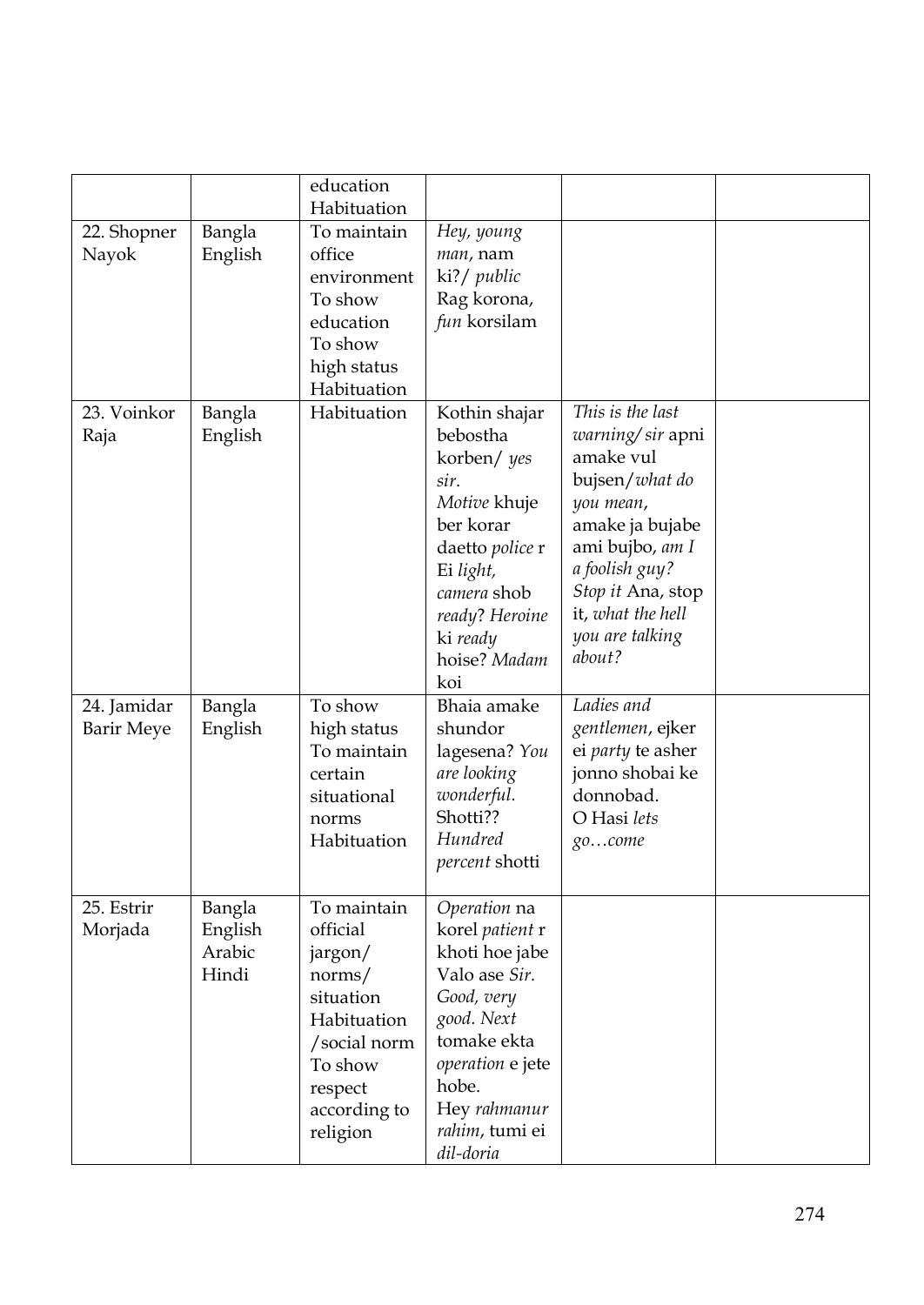|             |         |                         | manushtar                |  |
|-------------|---------|-------------------------|--------------------------|--|
|             |         |                         | moner asha               |  |
|             |         |                         | puron koro.              |  |
|             |         |                         | Shono young              |  |
|             |         |                         | man, tumi kal            |  |
|             |         |                         | gulshan jabe:            |  |
|             |         |                         | Road no 21 r             |  |
|             |         |                         | House no 2.              |  |
|             |         |                         | Okay bye.                |  |
| 26.         | N/A     | .                       |                          |  |
| Nachnewali  |         |                         |                          |  |
| 27. Myer    |         | To show                 | Shut up, neri            |  |
| Bodla       |         | authority               | kuttar moto              |  |
|             |         | Habituation             | palaisos                 |  |
|             |         |                         | Ebaro detiop             |  |
|             |         |                         | hobona                   |  |
|             |         |                         | inshallah                |  |
| 28. Aslam   | Bangla  | To show                 | Assalamualiku,           |  |
| Bhai        | English | respect                 | ei shob over             |  |
|             | Arabic  | according to            | bridge er                |  |
|             |         | religion                | tender amar              |  |
|             |         | To show                 | Maia inshallah           |  |
|             |         | authority               | shukhe                   |  |
|             |         | To show                 | thakbo                   |  |
|             |         | status                  | Ainer chey               |  |
|             |         | To maintain             | boro kono hat            |  |
|             |         | office                  | nai, mind it             |  |
|             |         | situation               | I give you               |  |
|             |         |                         | permission               |  |
|             |         |                         | from my own              |  |
|             |         |                         | responsibility,          |  |
|             |         |                         | je kore e hok            |  |
|             |         |                         | killer der k<br>dore nie |  |
|             |         |                         | ashbe                    |  |
| 29. Ki jadu | Bangla  | To maintain             |                          |  |
|             |         | official                | Primary<br>investigation |  |
| korila      | English | norms                   | theke shuru              |  |
| (2008)      |         | Habituation             | kore shob                |  |
|             |         | To show                 | kisu ami                 |  |
|             |         |                         | korbo, yes               |  |
|             |         | respect<br>according to | cornea te kono           |  |
|             |         | religion                | problem nai/             |  |
|             |         |                         | doctor er over           |  |
|             |         |                         | involvement              |  |
|             |         |                         |                          |  |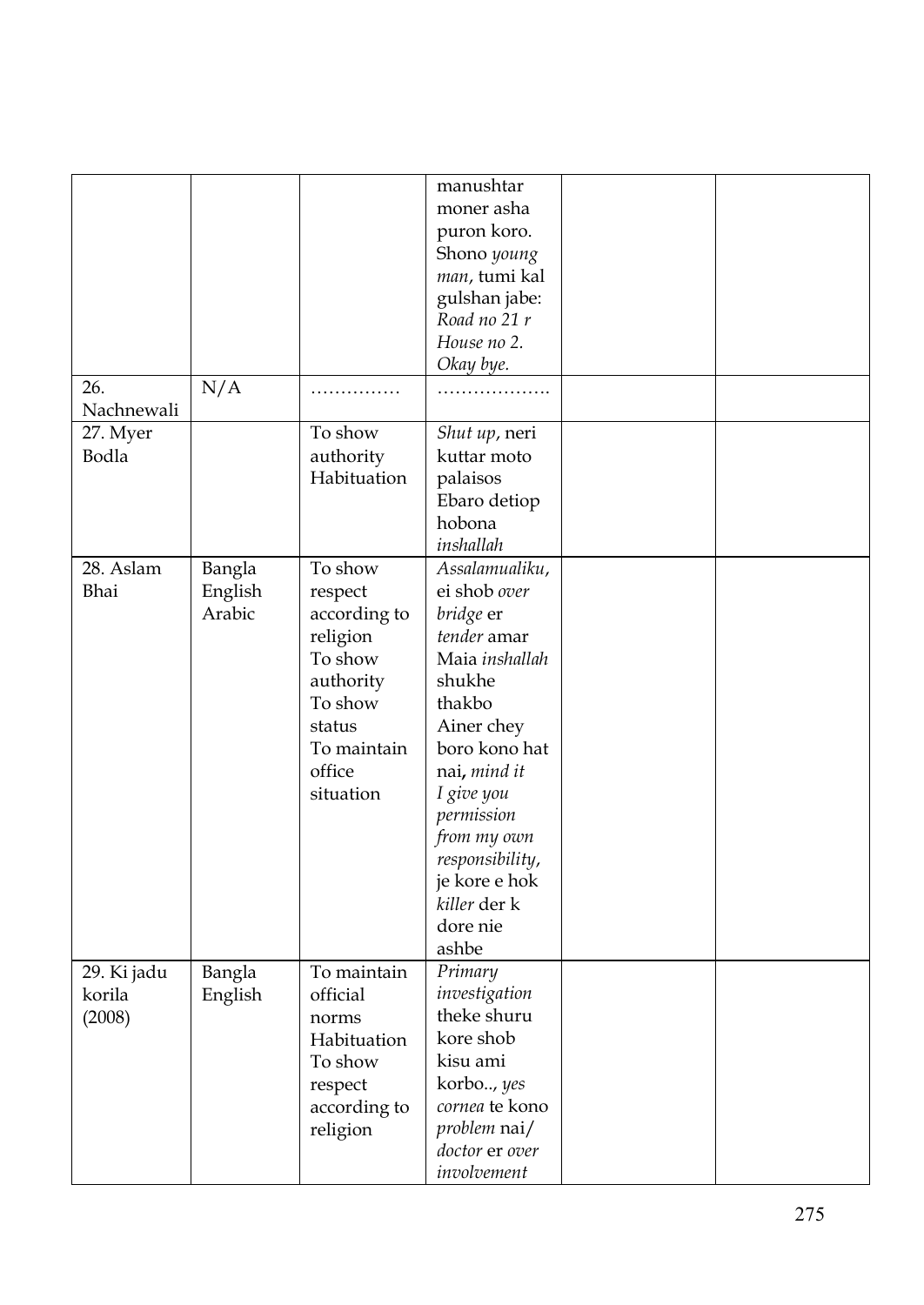| 30. Tomar<br>Jonno Pagol<br>(2008) | Bangla<br>English<br>Arabic | Habituation                                                                                     | patient r<br>khotir karon<br>hote pare.<br>Shomane goal<br>ditase apnare<br>Jiboner flight<br>raat dosh tai |                                                                                                        |                                                                                                               |
|------------------------------------|-----------------------------|-------------------------------------------------------------------------------------------------|-------------------------------------------------------------------------------------------------------------|--------------------------------------------------------------------------------------------------------|---------------------------------------------------------------------------------------------------------------|
| 31. Dadima<br>(2008)               | Bangla<br>English<br>Hindi  | Express<br>anger<br>Habituation<br>of tagging<br>To show<br>high status<br>To show<br>education | Amar Akash<br>ki mistake<br>korese                                                                          | Bye Prity, really<br>you are so pretty,<br>ha dost shotti<br>she is bold and<br>beautiful              | Amar kase<br>tucho, an old<br>haggard like you<br>Ke receive korbe<br>take, okay bye;<br>Hey man, hi<br>Akash |
| 32. Kopal<br>(2009)                | Bangla<br>English           | Habituation<br>To show<br>education<br>To put<br>emphasis                                       | Classroom e<br>dushtami<br>korse tai<br>teacher boka<br>dise<br>Chalo, let's go                             |                                                                                                        |                                                                                                               |
| 33. Kothin<br>Prem (2009)          | Bangla<br>English           | To put<br>emphasis<br>To show<br>anger                                                          | Amar jonno<br>right r wrong<br>shudu tumi.                                                                  | I love you, ami<br>shudu tomake<br>valobashi<br>O ami to kisu e<br>buhte parsina,<br>what's going here |                                                                                                               |

# **1. Habituation**

From the analysis, it is found that in films code switching occurs as a result of mere habituation of the speakers. Primarily, English is used in switching the codes from Bangla to show the characters are educated. It is observed that Most of the characters are comfortable in mixing Bangla-English while conversing, so it does not seem artificial or imposed. Usually filler words, tag words, common English nouns or words are used in mixing the code.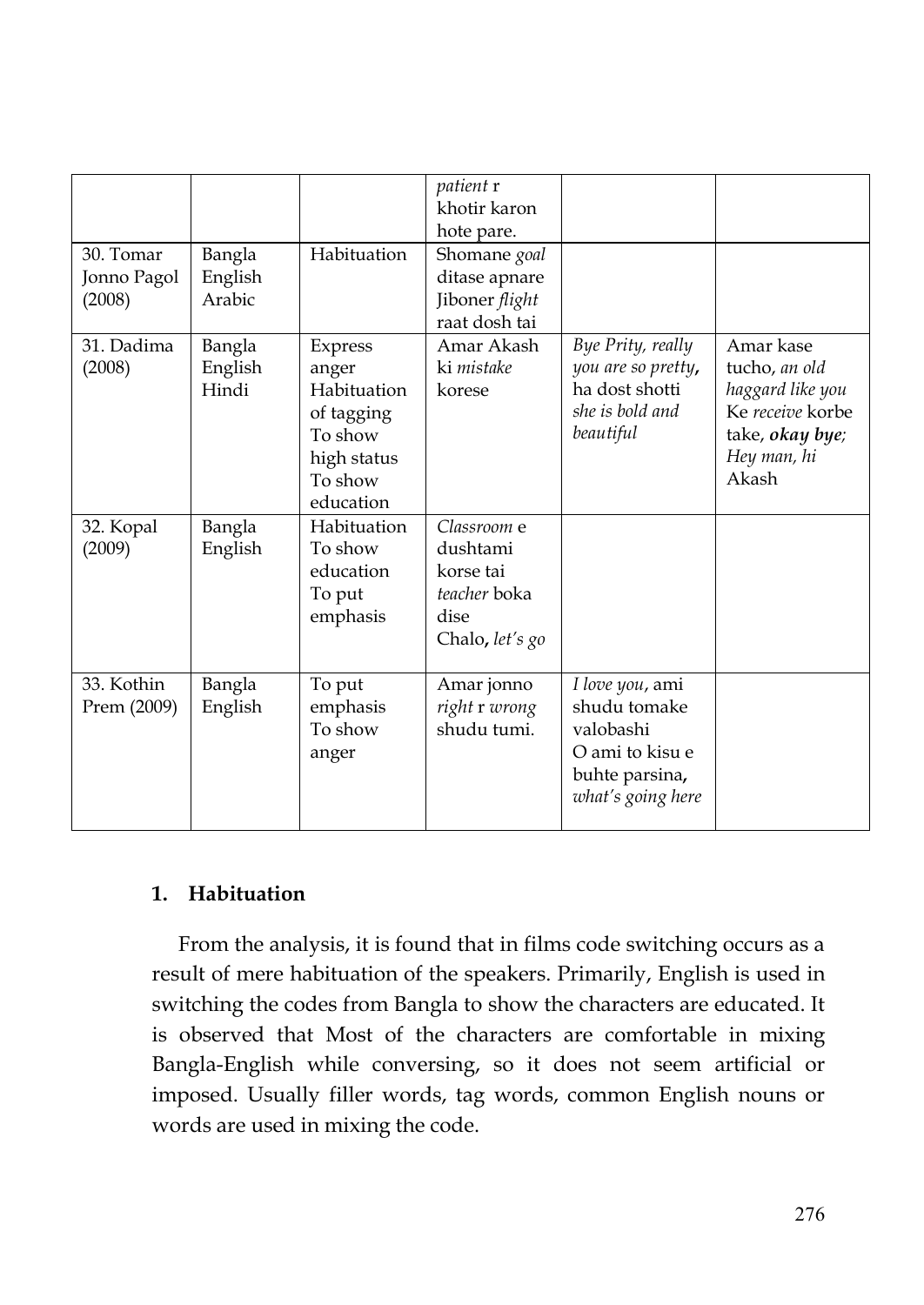## **2. To maintain situational norms**

Often code switching is done to maintain some kind of official or situational norms. Table-1 shows that sometimes the characters switch their codes from Bangla to English because situation demands. In office or business meeting, English phrases or jargons are used to maintain the official environment. Some common medical or official terms are used in many occasions to cope up the situation.

In Bangladesh, practice of English is common in official or formal situation. Sometimes, it is necessary to use English word to maintain the situation in places such as offices, universities or Hospitals. On the other hand, commercial cinema is the reproduction of real life into reel life. For this reason, in cellular world also the actors do some situational code switching imitating the authentic situational code switching to create a simulation of real life.

### **3. To show high status or to create social distance**

In films often English words are used as a symbol of high status or to create social distance. When the characters are rich and educated, they intentionally switch their codes from Bangla to English to show high status, which creates a social distance between the speakers. Thus code switching is used to showcase the high status.

In fact in Bangladesh, the ability of speaking in English is thought to be a symbol of being rich or educated. Therefore, even in cinema also the characters tend to use English words as a part of their status symbol. However, sometimes this kind of code switching may sound artificial because of the unnecessary insertion and mispronunciation of some English words.

### **4. To show authority**

At times, code switching is used when the characters are in an authoritative position and want to establish their authority. Often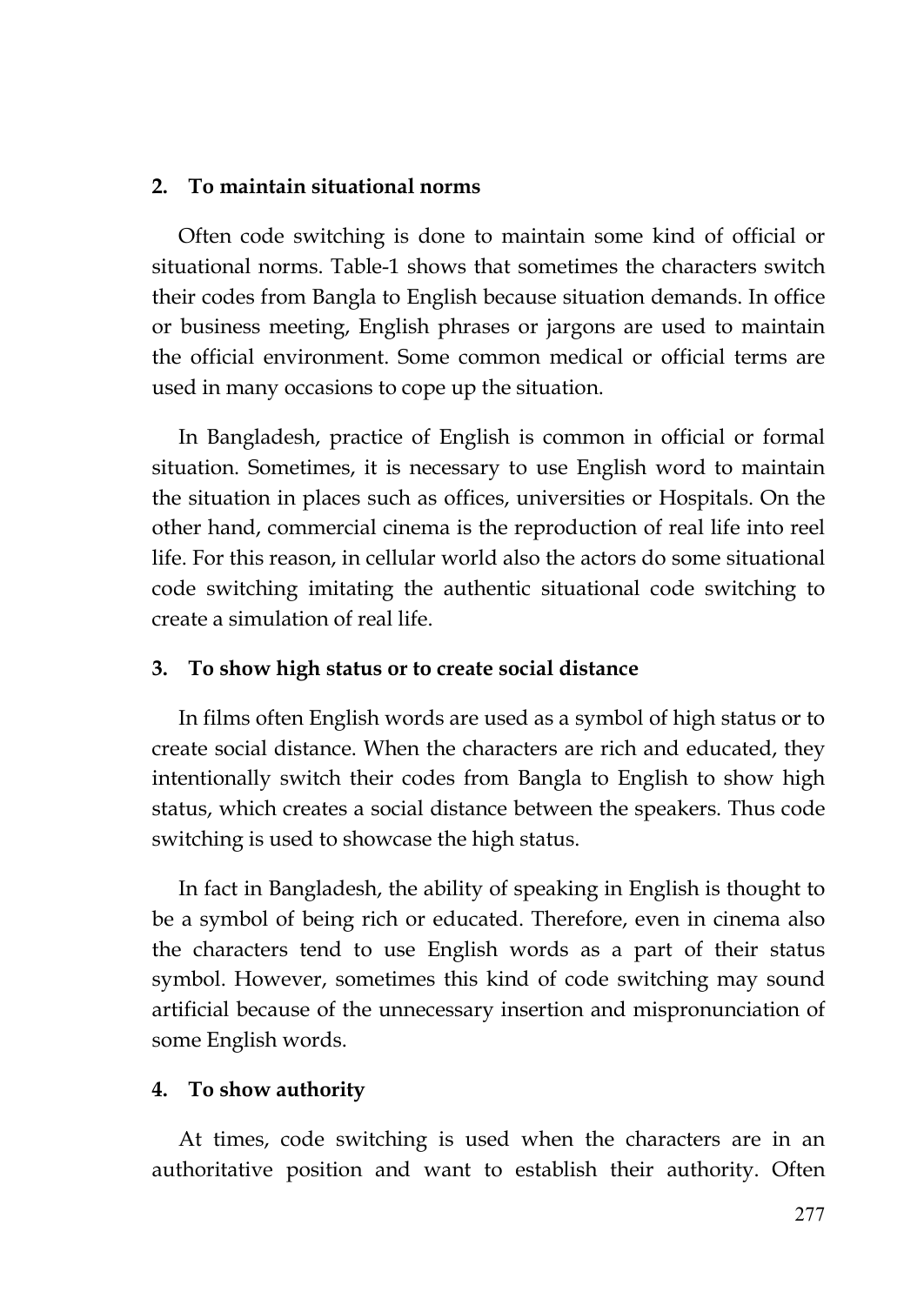sentence-level code switching takes place to show that the users have good proficiency in English. The characters deliberately switch their codes from Bangla to English to show their importance and authority in a situation.

Actually in Bangladesh English proficiency is highly valued. In offices and formal situations Bangladeshis often use English to show their authority. Even in cinema also this social norm is evident; characters tend to switch from Bangla to English to demonstrate their superiority.

## **5. To show being educated**

After the analysis, it is found that educated characters frequently use English words and sentences in their speaking. When someone comes back from abroad after finishing the higher studies, he tends to insert small English sentences while speaking. In addition, sometimes they try to exercise English accent to prove their long practice in English. Again university graduate students are found to switch their codes from Bangla to English when they are in party or gossiping with friends.

In Bangladesh, even in real situations also students or educated common people randomly switch their codes from Bangla to English. Therefore it is accepted that educated people will use English language with Bangla frequently without any hesitation. Nevertheless, sometimes the insertion of English words seems to be imposed when the characters add English accent in their English, since in reality many educated Bangladeshi English speakers actually do not use English accent while speaking.

## **6. To raise humor**

To create comic situation is another reason behind switching the codes in Bangladeshi cinema. Often actors switch their codes from Bangla to English to generate funny situations. In many commercial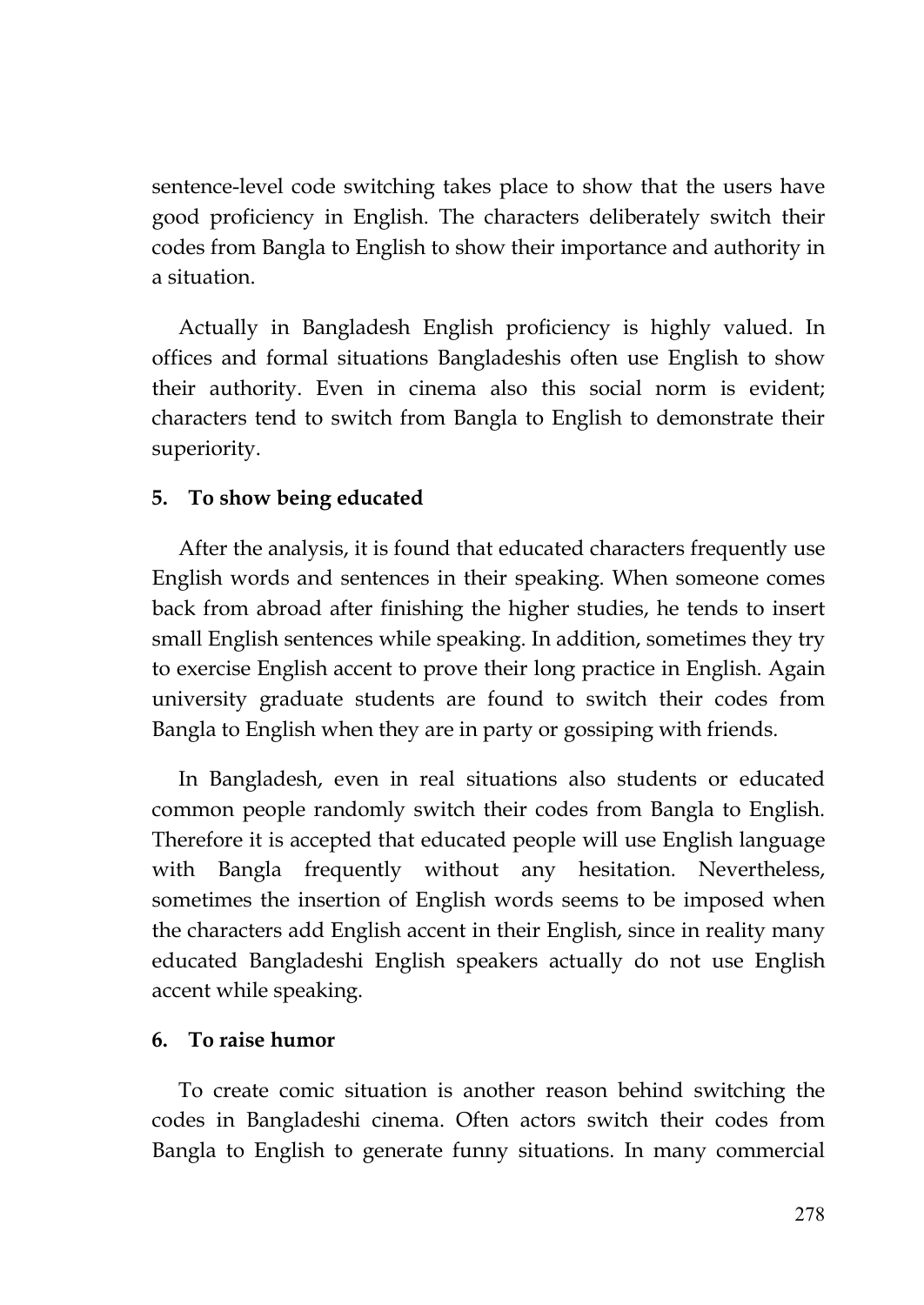films, it is found that comedians pronounce English words in a weird accent which creates humor.

From the situation or switching, it is apparent that the characters are not proficient English speakers. They make code switching only to weave a funny situation. Sometimes, to insert a sense of sarcasm also Bangla to English switching takes place.

# **7. To put emphasis/ to create importance**

Bangla to English Code switching occurs when someone wants to emphasize on a particular dialogue or expression. Basically English language is used to accomplish the desired meaning in the conversation. This code switching is done in two ways: the characters pronounce the same dialogue two times in English to put more emphasis; and the other is once the dialogue is said in Bangla and then again the same dialogue is said in English. Generally to convey a specific message to the other within the conversation this kind of code switching is done. In these situations, usually the users are educated, rich and authoritative.

# **8. To show anger**

Bangla-English code mixing is done intentionally when the characters express their anger or frustration. In fact, in Bangladesh even the general mass educated people also switch their codes from Bangla to English when they want to express their anger.

These are the above mentioned reasons for what code switching generally occurs in Bangladeshi commercial cinema.

# **Types of code switching**

From the analysis, three types of code switching (Table 1) are found in Bangladeshi movies. They are tag switching, inter sentential code switching and intra sentential code switching, which are discussed below: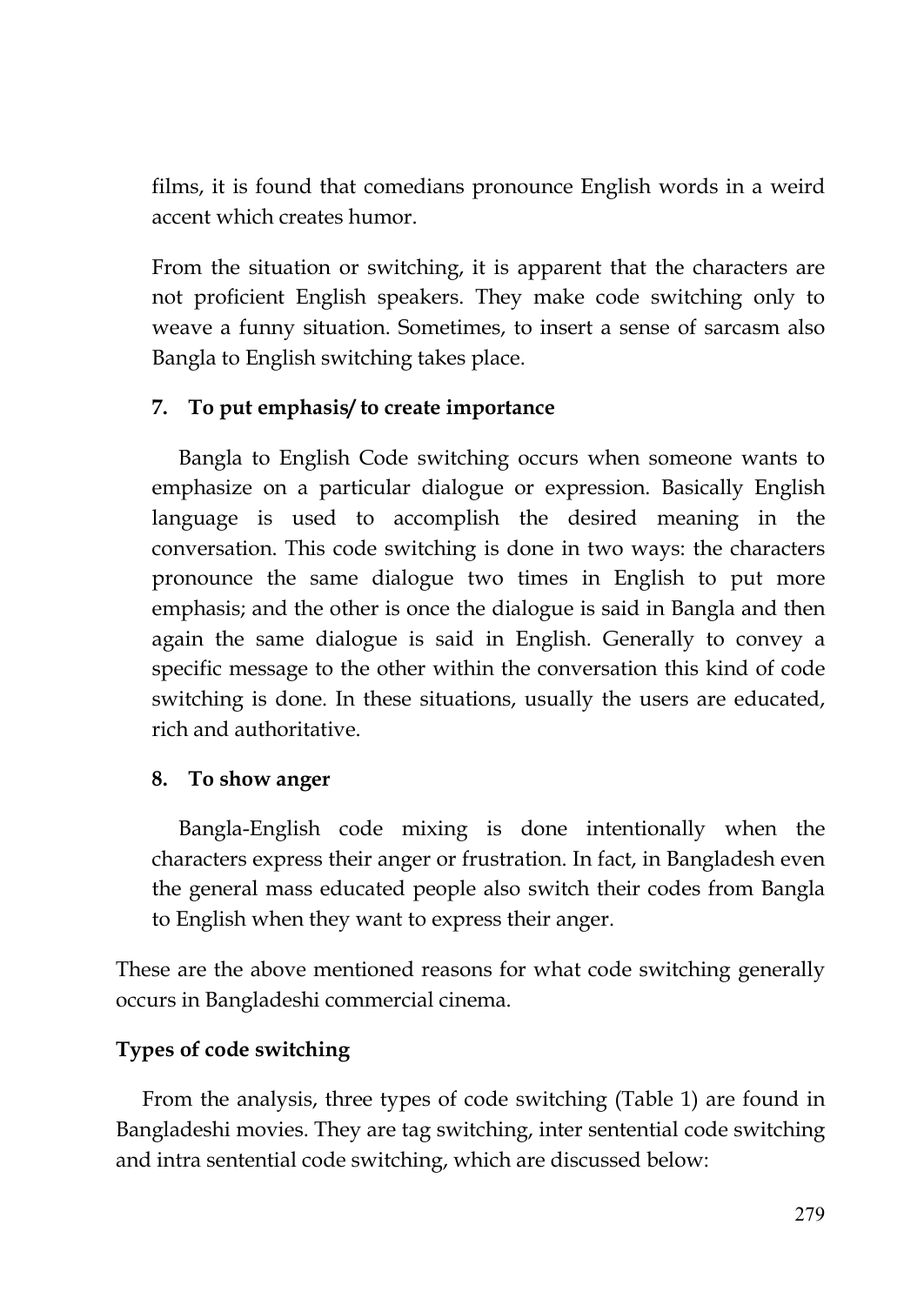# **Tag switching**

The analysis of the data (Table 1) shows that tag switching is the chief tendency of switching. It is seen that habitually code switching is done in word level either to convey a particular message or to show regular habit of the users. Often this switching becomes too frequent that even the audiences also do not notice that the speakers are switching their codes from Bangla to English. It is notable that use of English language is limited within the common English words or fixed phrase pattern.

However the data reveals that tag switching is done by uneducated person to create comic situation by adding weird accent in their English words. On the other hand, educated persons use tag switching out of habituation or they want to convey some specific message.

# **Inter sentential code switching**

In Bangladeshi commercial cinema (Table 1) inter sentential code switching do not occur frequently. In fact, to switch the code within the sentence boundary, a little mastery of language is needed, since it has a high syntactical restriction. That is why, in Bangladeshi commercial cinema when the characters are shown highly educated; only then inter sentential code switching takes place in the conversation.

# **Intra sentential code switching**

This kind of code switching is rare in Bangladeshi commercial cinema and it happens seldom. In the sampling (Table 1), it is found that characters who have come back from abroad or are highly educated make intra sentential code switching. In fact intra sentential code switching needs high proficiency in both the languages and it has a high syntactic restriction as well. Though it is a word or phrase level code switching, here unlike tag switching the speakers need to have good knowledge of grammar and code switching. It happens within the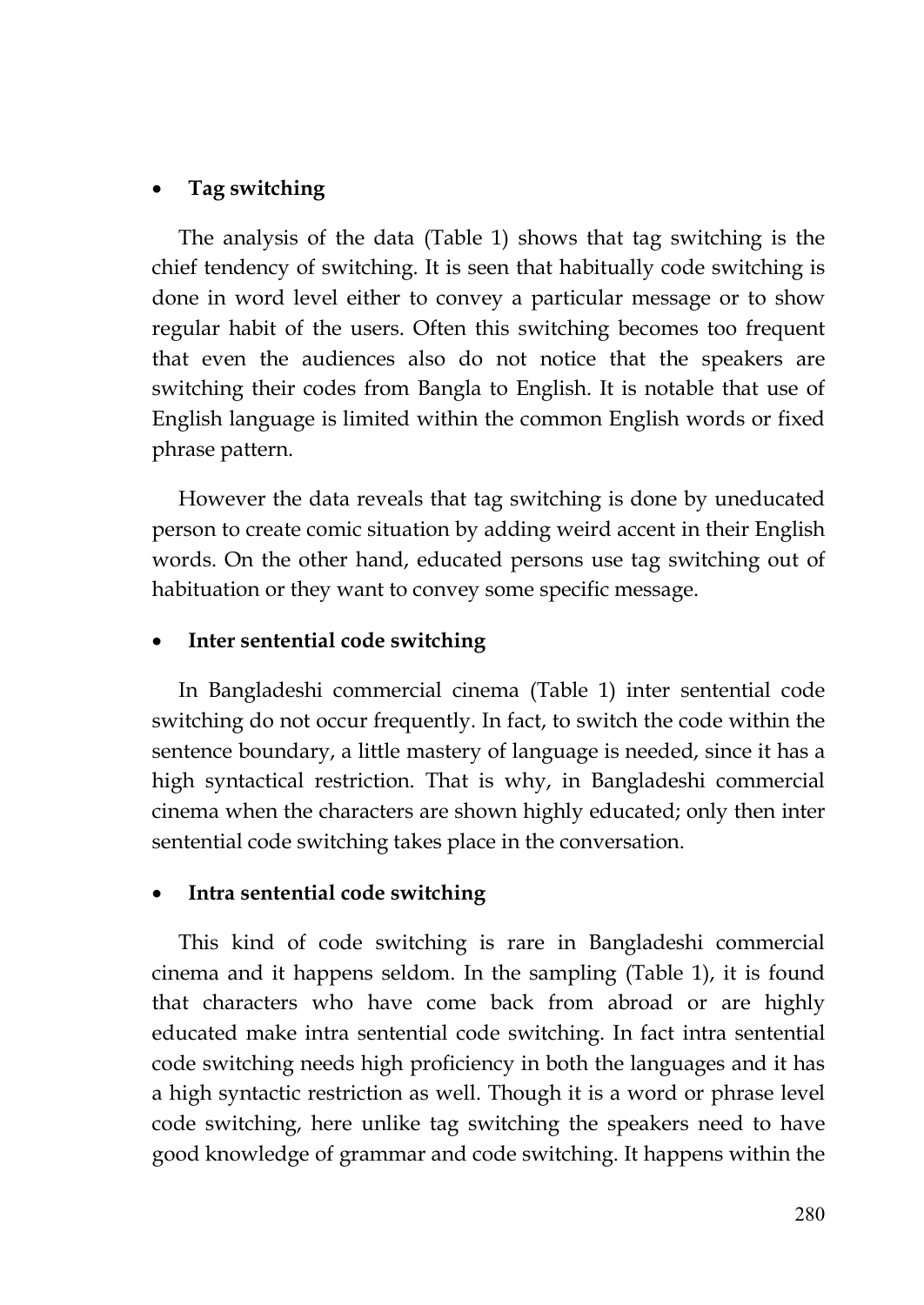sentence boundary and to insert a foreign code, the speakers should know the rules of code switching.

Actually, in commercial cinema code switching is done in a way that lay people can understand them and so the level of code switching is minimal. Therefore, intra sentential code switching is not frequent in Bangladeshi commercial films.

# **Findings from the interview**

To know the opinions of the experts, some professionals from film and linguistics background have been interviewed (Appendix A). The interview data are tabulated and analyzed in Table 2 to know the general opinions, what the experts think about the phenomenon of code switching in Bangladeshi commercial cinema. The table 2 is shown onto next page:

| S/N            | Back ground information of<br>the interviewees | <b>Reasons for code switching</b><br>in Bangladeshi commercial<br>cinema |
|----------------|------------------------------------------------|--------------------------------------------------------------------------|
| $\mathbf{1}$   | He is the assistant professor of               | Laymen and general people                                                |
|                | ELT and linguistics at East West               | of Bangladesh are habituated                                             |
|                | University. Interest includes                  | to use some common English                                               |
|                | linguistic imperialism,                        | words. Sometimes people                                                  |
|                | language planning and policy,                  | assume that using English                                                |
|                | linguistic diversity and                       | words might increase their                                               |
|                | varieties.                                     | status.                                                                  |
| $\overline{2}$ | He is an assistant professor of                | Language is meant to be                                                  |
|                | literature and cultural studies at             | changed and humans tend to                                               |
|                | East West University. His area                 | adapt new words which                                                    |
|                | of interest includes capitalism,               | seem to be convenient to                                                 |
|                | power relation among the                       | them. Because of capitalism                                              |
|                | countries and cultural variation               | and globalization, now even                                              |
|                | among countries                                | in cinema also foreign words                                             |
|                |                                                | are being used. However, in                                              |
|                |                                                | Bangladeshi cinema Bangla                                                |
|                |                                                | to English code switching is                                             |
|                |                                                | limited, since they tend to                                              |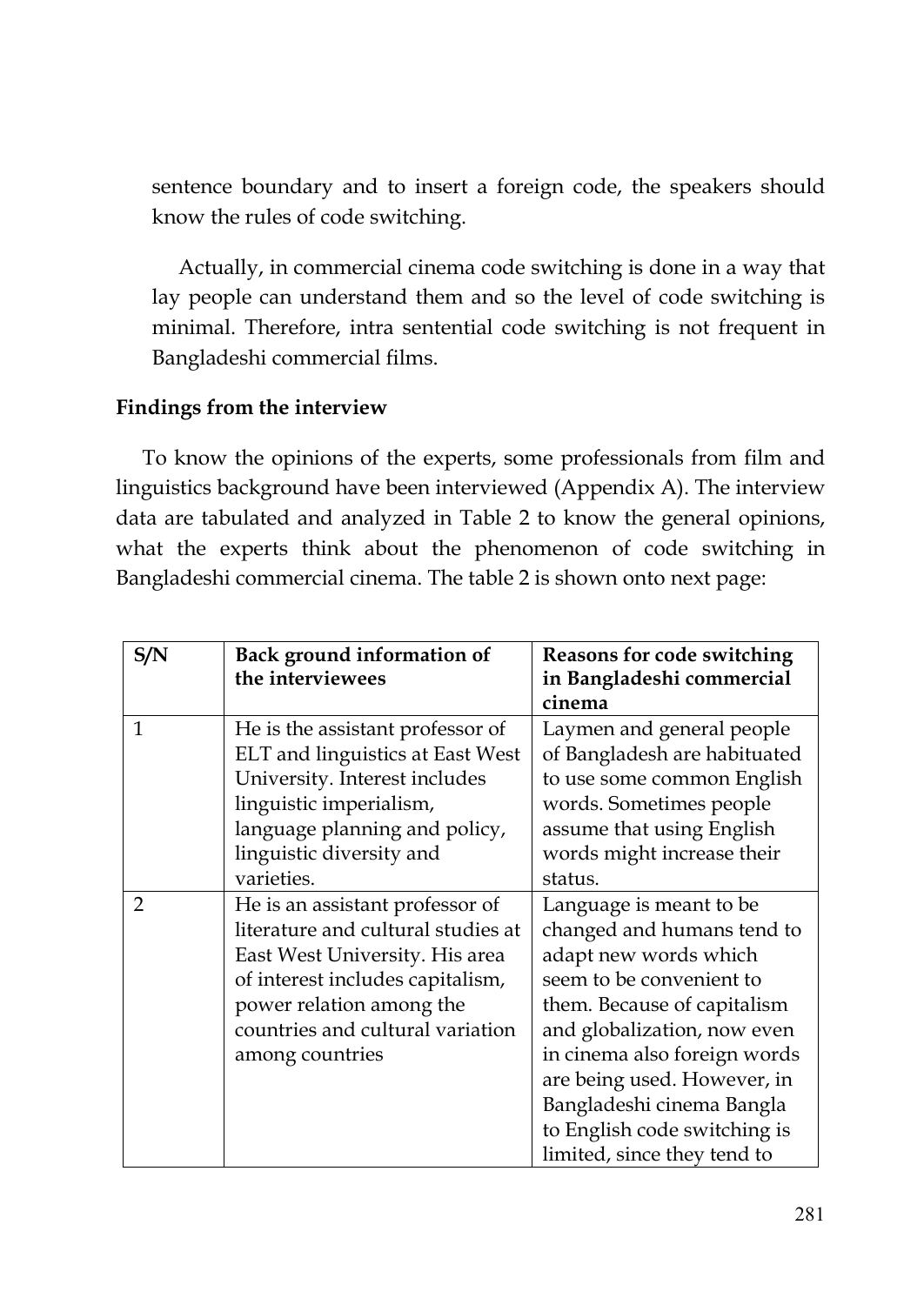|   |                                                                                                                                                                                                                            | use few English words.                                                                                                                                                                                                                                                                                                    |
|---|----------------------------------------------------------------------------------------------------------------------------------------------------------------------------------------------------------------------------|---------------------------------------------------------------------------------------------------------------------------------------------------------------------------------------------------------------------------------------------------------------------------------------------------------------------------|
| 3 | She is a senior lecturer of<br>English literature in East West<br>University. Her area of interest<br>includes post colonial literature<br>and cultural studies.                                                           | Basically code switching is<br>done to show the status or<br>education. Often code<br>switching seems to be<br>artificial and imposed.                                                                                                                                                                                    |
| 4 | He is an assistant professor of<br>film and media studies in<br><b>Stamford University</b><br>Bangladesh. He is interested in<br>the recent development of film<br>industry in Bangladesh.                                 | In Bangladeshi commercial<br>cinema code switching is<br>done because the same kind<br>of switching is done in the<br>real life also. Cinema shows<br>what is going on in the<br>society. Therefore in cinema<br>too the usage of English<br>words is common, however,<br>only the switching of phrases<br>are prominent. |
| 5 | He is a part time professor of<br>film and media studies in<br><b>Stamford University</b><br>Bangladesh. His research area<br>includes the comparative study<br>of world and Asian films, film<br>culture and its history. | Basically Bangla to English<br>code switching occurs in<br>Bangladeshi cinema to show<br>that they are the part of<br>world culture of using<br>English language. Nowadays<br>English language usage has<br>become a common habit for<br>Bangladeshi people.                                                              |
| 6 | He is a senior lecturer of film<br>and media studies in Stamford<br>University Bangladesh. He is<br>interested in editing and<br>camera work of films                                                                      | In Bangladeshi cinema, the<br>usage of English language is<br>a result of mere habituation.<br>But, usually only words or at<br>max phrases are used in<br>switching the codes.                                                                                                                                           |
| 7 | She is senior lecturer of film<br>and media studies in Stamford<br>University Bangladesh. She is<br>interested in the Montage of<br>films                                                                                  | Code switching occurs in<br>Bangla cinema, because it is<br>very much influenced by<br>Hindi cinema culture, where<br>English language is used<br>frequently. Nonetheless,                                                                                                                                                |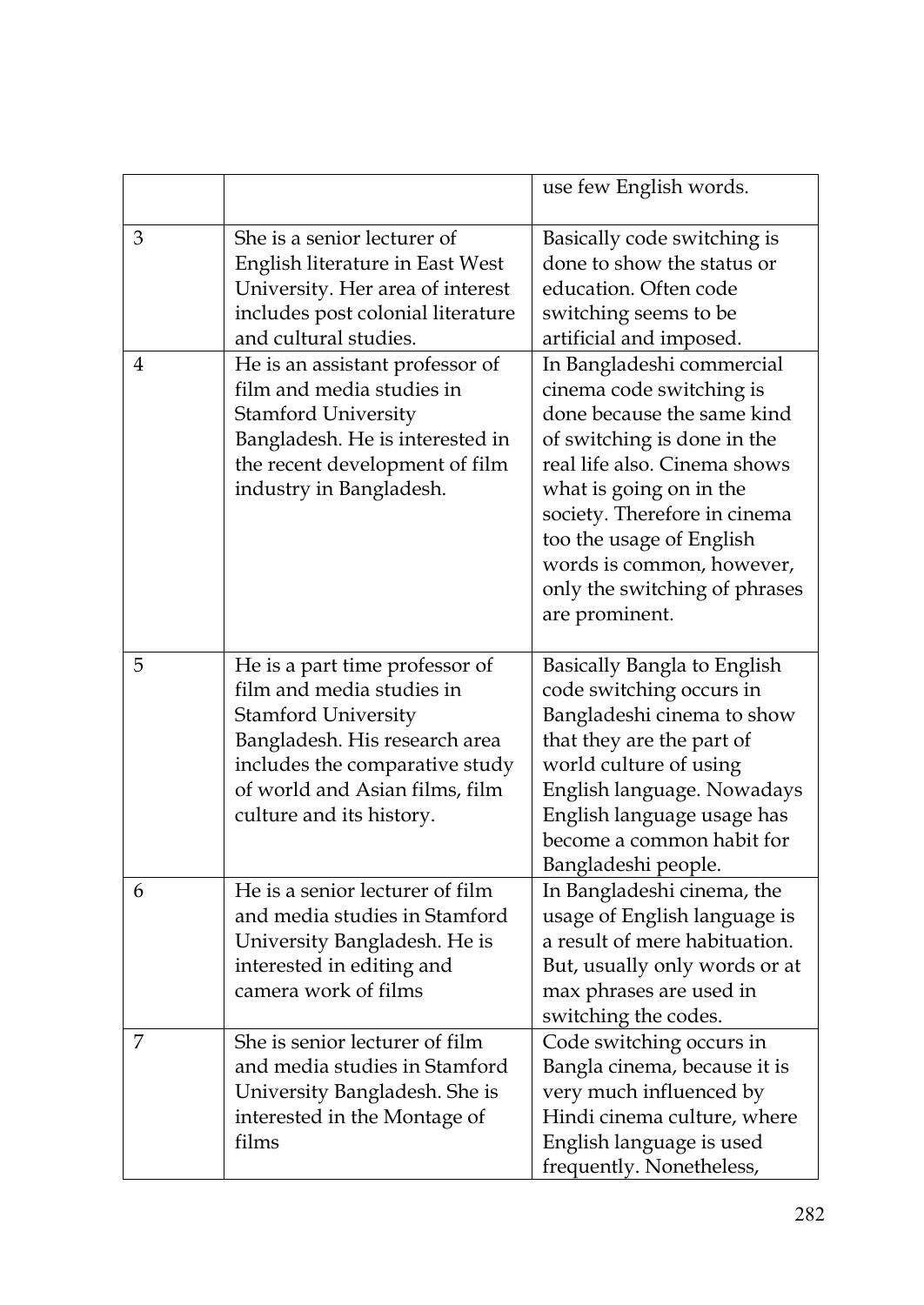|   |                                  | extensive use of English is   |
|---|----------------------------------|-------------------------------|
|   |                                  |                               |
|   |                                  | not prominent.                |
| 8 | She is an assistant professor of | Code switching happens in     |
|   | department of English in         | Bangladeshi commercial        |
|   | Stamford University. Her area    | cinema as a result of         |
|   | of interest includes post        | habituation of using English  |
|   | modernist studies and            | language for a long time.     |
|   | feminism.                        |                               |
| 9 | She is an assistant professor of | To show that the character    |
|   | department of English in         | are habituated in using       |
|   | Stamford University. Her area    | foreign languages like        |
|   | of interest includes             | English, Bangla-English code  |
|   | sociolinguistics, ELT and world  | switching is used. Generally, |
|   | language.                        | in this case tag switching    |
|   |                                  | seems to be popular in        |
|   |                                  | cinema.                       |

The findings from the interview are given below:

- Bangla to English code switching is present in Bangladeshi cinema because of globalization. Nowadays, mass people are open to the western culture. Therefore they want to imitate that culture. Accordingly Bangladeshi commercial cinema also tries to imitate that culture of using English words and phrases in the dialogues so that they can be in the flow of the society.
- English language has become an integral part of the society. Nowadays, English language is a marker of high status. Education and wealth. Therefore, in commercial cinema switching from Bangla to English occurs to depict the reality. Bangla to English code switching in the cinema is just the result of the habituation of using this language for a long time.
- Usually, small chunks are used to switch the codes from Bangla to English. However, educated or rich characters are found to use longer phrases or sentences of English as well.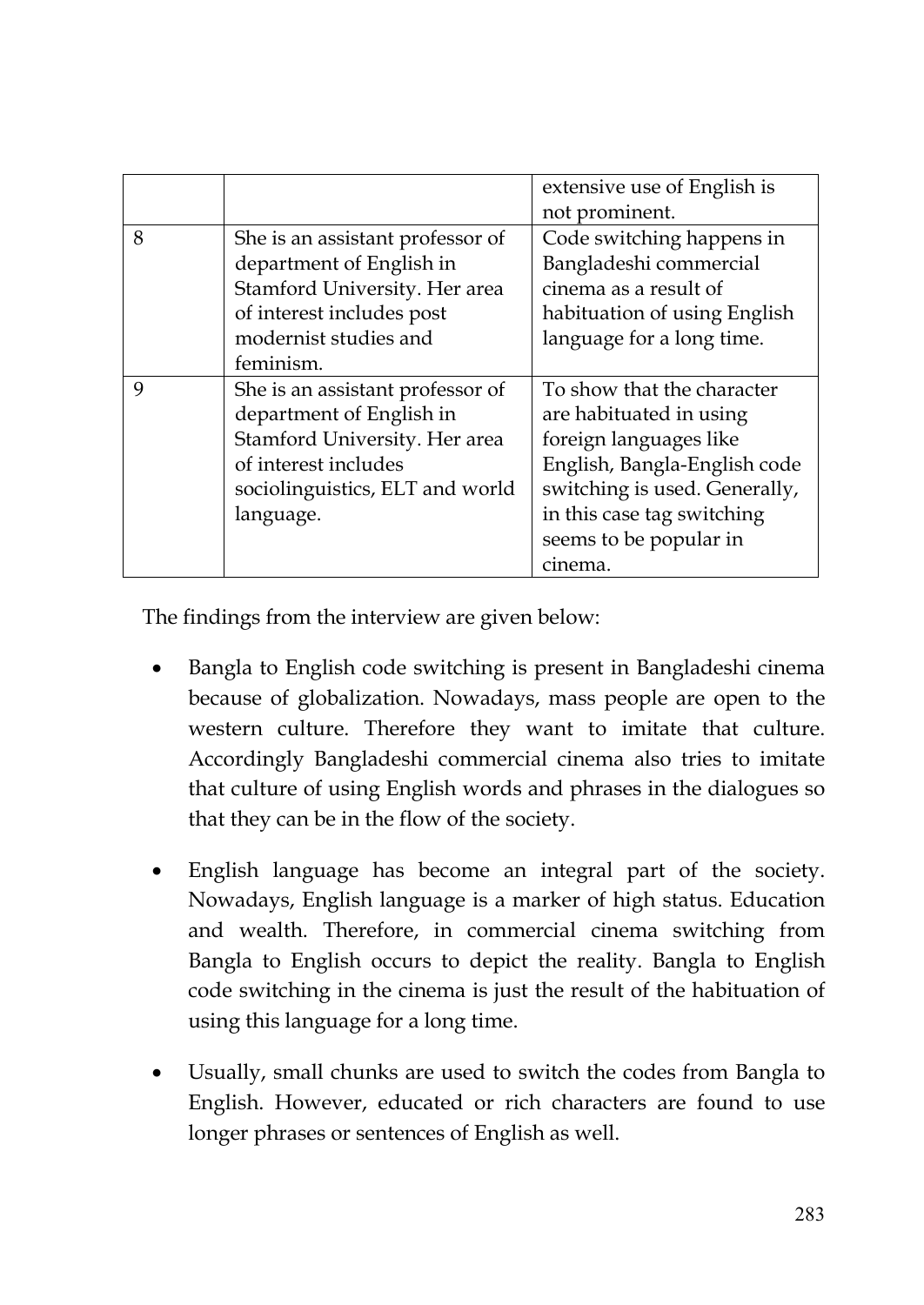# **General findings**

Apart from the research objectives also the researcher has found some general findings, such as:

- 1. Basically when the setting is rustic or rural there is minimal usage of code switching and sometimes almost no usage at all.
- 2. In many occasions, code switching seems to be artificial or imposed as the speakers tend to add accent with the English words and eventually they sound weird.
- 3. On the whole, Bangla to English code switching is used to show status, education and authority
- 4. Generally, Bangla to English code switching is done in such a way that even the lay man also can understand the meaning.

## **Delimitation**

Each year different kinds of cinemas are released in Bangladesh, such as, documentary, arts, commercial, historical and many more; however, the researcher has chosen only the commercial movies for her study. Hence, the findings should not be generalized.

### **References**

- Armbrust, W. (1995). New Cinema, Commercial Cinema, and the Modernist Tradition in Egypt. *Alif: Journal of Comparative Poetics*, *15*, 81-129.
- Farid, S. (1988). Huwiyat al-Sinima al-'Arabiyya. *Beirut: Dar al-Farab*i, *12*, 5-28.

Gumperz, J. (1982). *Discourse Strategies*. Cambridge: Cambridge University Press.

Holmes, J. (2001). *An Introduction to Sociolinguistics* (2nd ed.). UK: Pearson Education Ltd.

Kabir, A. (1979). *Film in Bangladesh*. Dhaka: Bangla Academy.